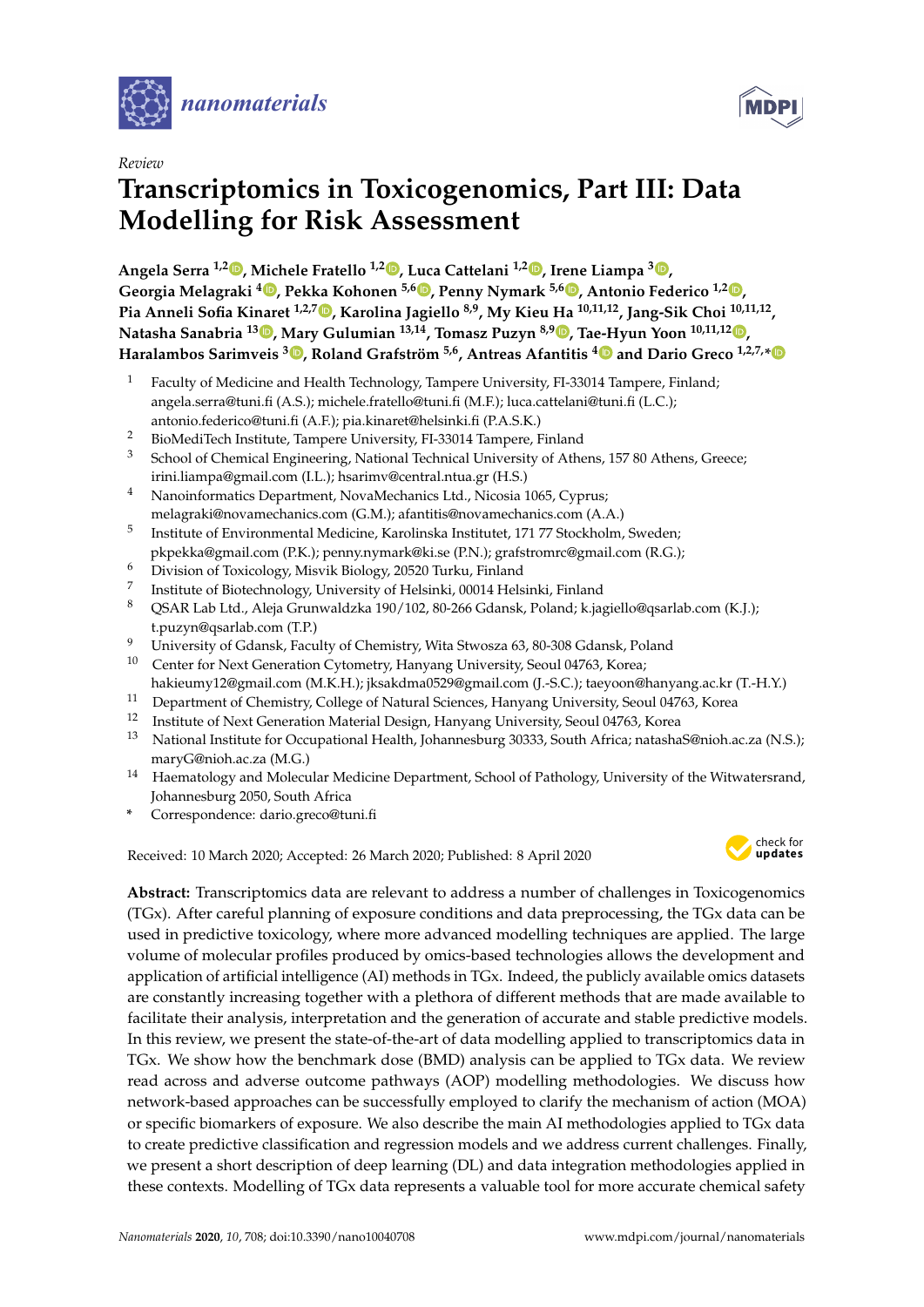assessment. This review is the third part of a three-article series on Transcriptomics in Toxicogenomics.

**Keywords:** toxicogenomics; transcriptomics; data modelling; benchmark dose analysis; network analysis; read-across; QSAR; machine learning; deep learning; data integration

# **1. Introduction**

Clarifying the toxic potential of diverse substances is an important challenge faced by scientists and regulatory authorities alike [\[1\]](#page-16-0). The rapid generation of genomic-scale data has led to the development of TGx, which combines classical toxicology approaches with high throughput/high content molecular profiling technologies in order to identify deregulated molecular mechanisms upon exposures as well as candidate biomarkers for toxicity prediction [\[2](#page-16-1)[–7\]](#page-17-0).

In the last years, many transcriptomics datasets have been generated to characterize the molecular MOA of chemicals, small molecules and nanomaterials exposure by transcriptomics profiling of the exposed biological systems [\[5\]](#page-17-1). At the same time, new ML algorithms have been proposed in order to better understand and eventually predict the genomic behaviour underlying the exposure. Indeed, TGx datasets have been exploited in the context of drug repositioning [\[8,](#page-17-2)[9\]](#page-17-3), toxicity prediction [\[10](#page-17-4)[–13\]](#page-17-5), definition of adverse outcome pathways (AOP), and as a valuable source to develop new approach methodologies [\[14,](#page-17-6)[15\]](#page-17-7).

Notably, TGx approaches have been used to analyze quantitative transcriptomic data, to determine the BMD and estimate the critical point of departure for human health risk assessment [\[16](#page-17-8)[–19\]](#page-17-9). These approaches are applied in the framework of read-across analysis, with the aim of predicting the behaviour of uncharacterized compounds by comparing them to other substances whose molecular effects are known [\[20,](#page-17-10)[21\]](#page-17-11).

TGx shifts the focus from traditional end-point-driven analysis to a systems biology approach, allowing to better understand and predict the alterations in the molecular mechanisms leading to toxicity. In this context, different methods for the study of gene co-expression networks is of great interest to identify common patterns of expression among relevant genes [\[2–](#page-16-1)[6](#page-17-12)[,22\]](#page-17-13).

Furthermore, different ML methodologies have been developed and applied to the analysis of TGx datasets for the purpose of identifying toxicogenomic predictors. ML includes both unsupervised and supervised methods. The unsupervised methods, such as clustering, do not require any prior classification of the samples, grouping them based on similarities of selected features. On the other hand, supervised methods require discrete or continuous endpoints. They are often combined with strategies to identify an optimal subset of features that can discriminate the endpoint values. This subset of features can then be used for the prediction of the class or the effect of a new sample. A wide range of algorithms has been proposed to build robust and accurate predictive models, including linear and logistic models, support vector machines (SVM), random forests (RF), classification and regression trees (CART), partial least squares discriminant analysis (PLSDA), linear discriminant analysis (LDA), artificial neural networks (ANNs), matrix factorization (MF) and k-nearest neighbours (K-NN) [\[23–](#page-17-14)[26\]](#page-18-0). Classic techniques such as linear and logistic models have been the first to be applied in such modelling tasks and can still be considered the methods of choice, especially when analyzing small datasets. More recently, novel methodologies based on artificial intelligence (AI) and deep learning (DL) have been used with great success in a wide range of applications, including image analysis, and also for the development of TGx-based predictive models [\[27\]](#page-18-1). These new approaches are envisaged to produce more accurate predictions and open new horizons to the identification of biomarkers with discrimination performance and predictive ability [\[5](#page-17-1)[,28\]](#page-18-2). One of the biggest challenges faced in TGx is the limited amount of samples in the available data, especially in specific fields such as nanotoxicology.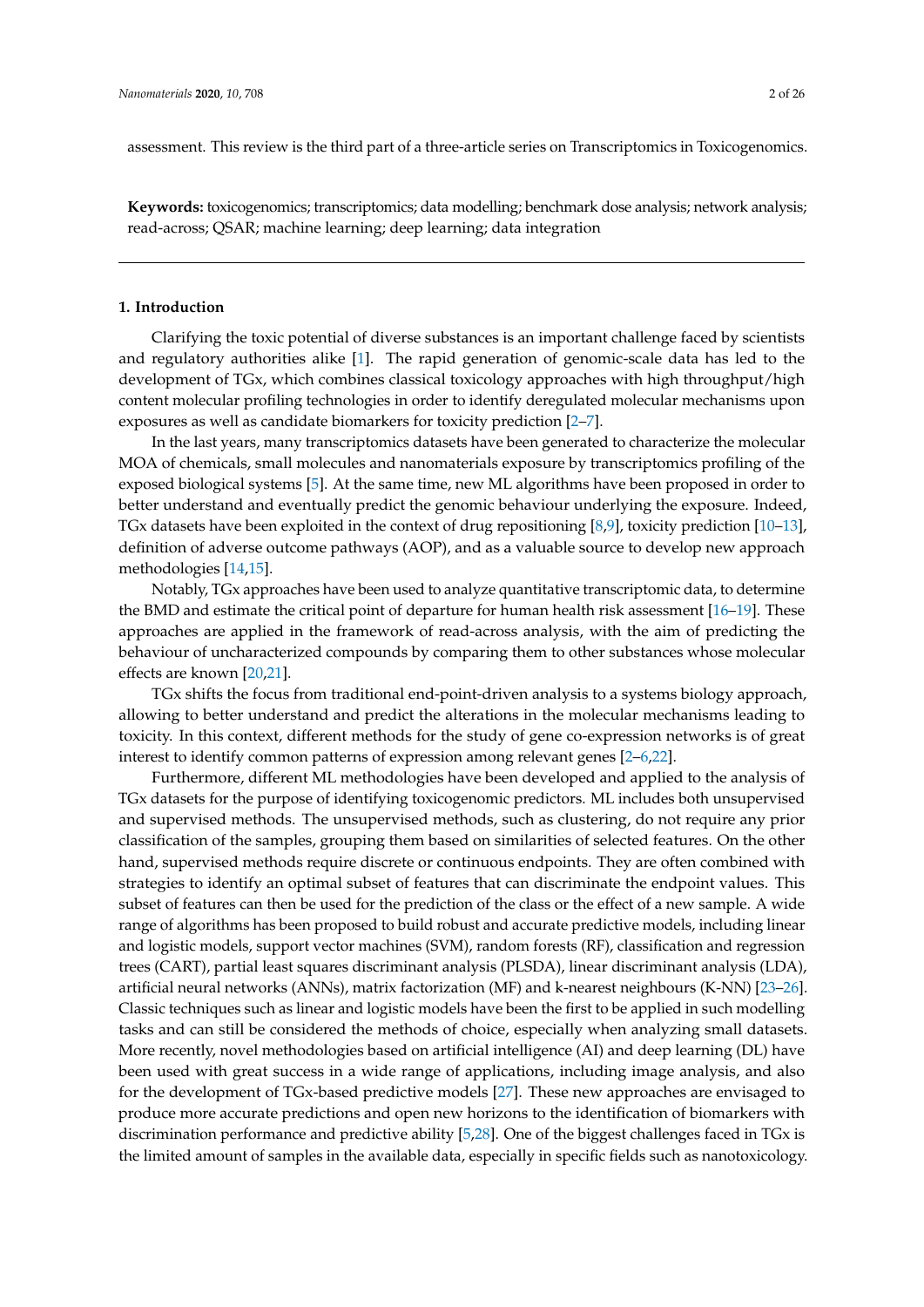ML techniques can be very useful to overcome small sample sizes in TGx studies by combining several gene profiles from multiple related biological systems or by applying transfer learning techniques [\[27\]](#page-18-1).

In this review, we present the state-of-the-art methodologies developed to interpret, analyze and model already preprocessed omics data. These include BMD analysis, gene co-expression network and ML methods for predictive modelling. We discuss the main ML methodologies, highlight scenarios where each methodology is most suited, the pros and cons of the different approaches, and which are the best validation strategies. We also provide a brief overview of data integration methodologies for multi-omics data analyses.

# **2. Benchmark Dose Modelling**

One of the main goals of toxicity assessment is the study of exposure–response relationships that describe the strength of the response of an organism as a function of exposure to a stimulus, such as chemical exposure, after a certain time. These relationships can be described as dose-response curves where the doses are represented on the x-axis and the response is represented on the y-axis. From these curves, a BMD value is calculated as the dose (or concentration) that produces a given amount of change in the response rate (called BMR) of an adverse effect. Normally, the BMR value is 5% or 10% change in the response rate of an adverse effect relative to the response of the control group. Furthermore, estimations of the lower and upper confidence interval for the BMD value are also computed and are called BMDL and BMDU, respectively [\[29–](#page-18-3)[31\]](#page-18-4).

In the last years, dose-response studies have been integrated with microarray technologies, thus introducing gene expression as an additional important outcome related to the dose. Indeed, the genes whose expression changes over the dose are of particular interest, since they provide insights into efficacy, toxicity and many other phenotypes. A specific challenge is to identify genes with expression level changing according to dose level in a non-random manner, identifiable as potential biomarkers [\[32\]](#page-18-5).

The combination of microarray technology with BMD methods results in a bioinformatic tool that provides a comprehensive survey of transcriptional changes together with dose estimates at which different cellular processes are altered, based on a defined increase in response [\[33\]](#page-18-6). A classic BMD modelling pipeline involves fitting the experimental data to a selection of mathematical models, such as linear, second- or third-degree polynomial, exponential, hill, asymptotic regression, Michaelis–Menten models etc. Among all, the best model is selected by using a goodness of fit criteria, such as the Akaike information (AIC) or the goodness-of-fit *p*-value.

A predefined response level of interest, called BMR, is identified and the optimal model is used to predict the corresponding dose (BMD) [\[34\]](#page-18-7). Moreover, the European Food Safety Authority (EFSA) suggests reporting both the lower and upper 95% confidence limit on the BMD [\[35\]](#page-18-8). The most popular tool to perform BMD analysis is BMDS (Table [1\)](#page-3-0), which is developed by a U.S. Environmental Protection Agency's publication [\[29\]](#page-18-3). It implements the following pipeline: first, the BMR value is selected. A set of appropriate models and their parameters for which the model fit are assessed. Then, the BMDs and BMDLs values for the adequate models are estimated. The optimal values coming from the model with the lowest AIC are selected.

BMD approach is also implemented by the PROAST software [\(https://www.rivm.nl/en/proast\)](https://www.rivm.nl/en/proast) (Table [1\)](#page-3-0), developed by the Rijksinstituut voor Volksgezondheid en Milieu institute (RIVM). Although RIVM and EPA aim to achieve consistency between these tools, there are still differences in some of their default settings and functionalities [\[36,](#page-18-9)[37\]](#page-18-10). For example, PROAST allows for the statistical comparison of dose-responses between subgroups (covariate analysis) and offers larger flexibility in plotting [\[37,](#page-18-10)[38\]](#page-18-11). PROAST can be run as a library in R, but also using two web applications that offer only basic functionalities for quick access [\(https://efsa.openanalytics.eu/,](https://efsa.openanalytics.eu/) [https://proastweb.rivm.nl/\)](https://proastweb.rivm.nl/).

A similar pipeline for toxicogenomics applications is implemented in the java-based US National Toxicology Program's BMDExpress 2 tool, where a dose-response model is fitted for every gene, whose expression value is the response variable for the different doses [\[39](#page-18-12)[–41\]](#page-18-13) (Table [1\)](#page-3-0). Furthermore,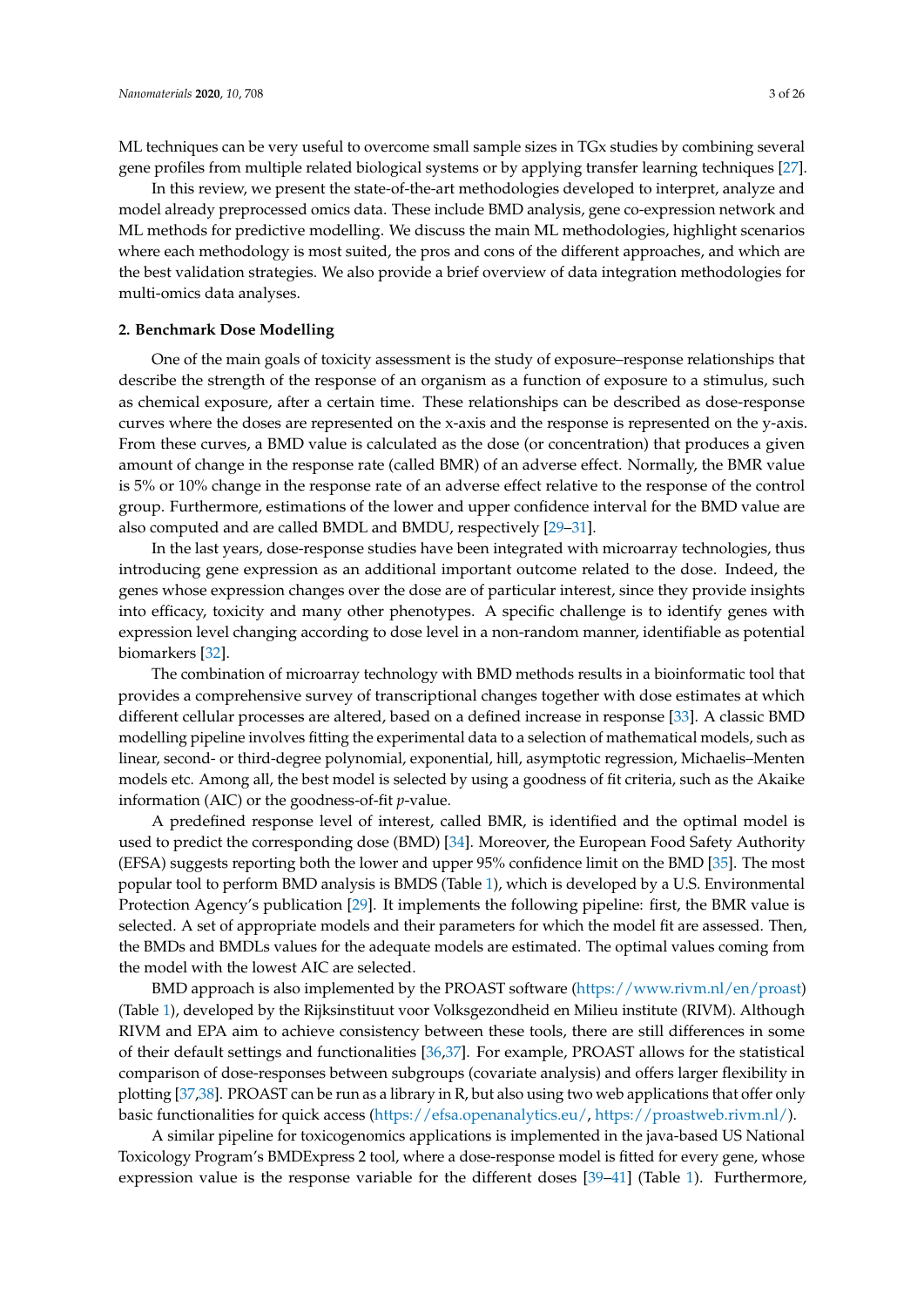an R package for the dose-response analysis of gene expression data, called ISOgene has been proposed [\[42](#page-18-14)[,43\]](#page-18-15). It implements the testing procedure proposed in, in order to identify a subset of genes showing a monotone relationship between the expression values and the doses [\[44\]](#page-18-16). This tool does not compute any BMD or BMDL values but returns a set of genes with a statistically significant monotone relationship (Table [1\)](#page-3-0).

More recently, a novel user-friendly software based on R/Shiny, BMDx, has been introduced [\[31\]](#page-18-4). In addition to the evaluation of dose-response of each gene expression pattern, BMDx also provides ways to compare multiple exposures or multiple time points along with suggesting functional characterization of the identified dose-response genes (Table [1\)](#page-3-0).

<span id="page-3-0"></span>

|                                      | <b>BMDS</b> | <b>PROAST</b> | <b>BMDExpress 2</b> | <b>ISOgene</b> | <b>BMD</b> <sub>x</sub> |
|--------------------------------------|-------------|---------------|---------------------|----------------|-------------------------|
| EPA Models *                         | X           |               |                     |                | X                       |
| Probe id                             |             |               | X                   |                |                         |
| Gene id                              |             |               |                     | X              |                         |
| BMD/BMDL                             | X           | Х             | X                   |                | Х                       |
| <b>BMDU</b>                          | X           | X             |                     |                | Х                       |
| IC50                                 |             |               |                     |                | Х                       |
| EC50                                 |             |               |                     |                | X                       |
| Enrichment Analysis                  |             |               | X                   |                |                         |
| Interactive enriched maps            |             |               |                     |                | X                       |
| Comparisons at different time points |             |               |                     |                | X                       |
| GUI                                  | X           |               |                     |                |                         |

**Table 1.** Tools available for benchmark dose analysis.

\* Models approved by the US Environmental Protection Agency.

#### **3. Gene Co-Expression Network Analysis**

Gene co-expression network analysis is a systems biology method used to describe the correlation patterns among genes across different experimental samples. It allows representing, investigating and understanding the complex molecular interactions within the exposed system [\[22](#page-17-13)[,45\]](#page-19-0). The genes and their interactions are represented as a network (or graph) where the genes are the nodes of the network and their strength of similarity is represented as weighted edges between the nodes [\[46\]](#page-19-1).

To understand the nature of cellular processes, it is necessary to study the behaviour of genes by means of a holistic assessment [\[47\]](#page-19-2). Thus, the inference of gene co-expression networks is a powerful tool for better understanding gene functions, biological processes, and complex disease mechanisms. Indeed, co-expression network analysis has been widely used to understand which genes are highly co-expressed within certain biological processes or differentially expressed in various conditions. They are also used for candidate disease-related gene prioritization [\[48\]](#page-19-3), for functional gene annotation and the identification of regulatory genes [\[49\]](#page-19-4). For example, Kinaret et al. systematically investigated the transcriptomic response of the THP-1 macrophage cell line and lung tissue of mice after exposure to several nanomaterials by using a robust gene co-expression network inference method [\[2,](#page-16-1)[50\]](#page-19-5). Subsequently, they ranked the genes in the network by computing different topological measures, identified and functionally characterized a set of genes that play a key role in the adaptation to exposure. Other approaches focus on identifying gene network modules associated with specific patterns of drug toxicity [\[45\]](#page-19-0).

Studying the topology of the gene co-expression network allows identifying communities of genes that show similar behaviour. Moreover, the use of centrality measures facilitates the identification of genes that are hubs in the network [\[49\]](#page-19-4). A classical analysis performed on inferred gene co-expression networks is the identification of functional modules, such as groups of co-expressed genes. This is usually carried out by means of standard clustering algorithms, such as k-means, hierarchical clustering, spectral clustering, or by means of community detection algorithms [\[51\]](#page-19-6). The clustering method needs to be chosen with consideration because it can greatly influence the outcome and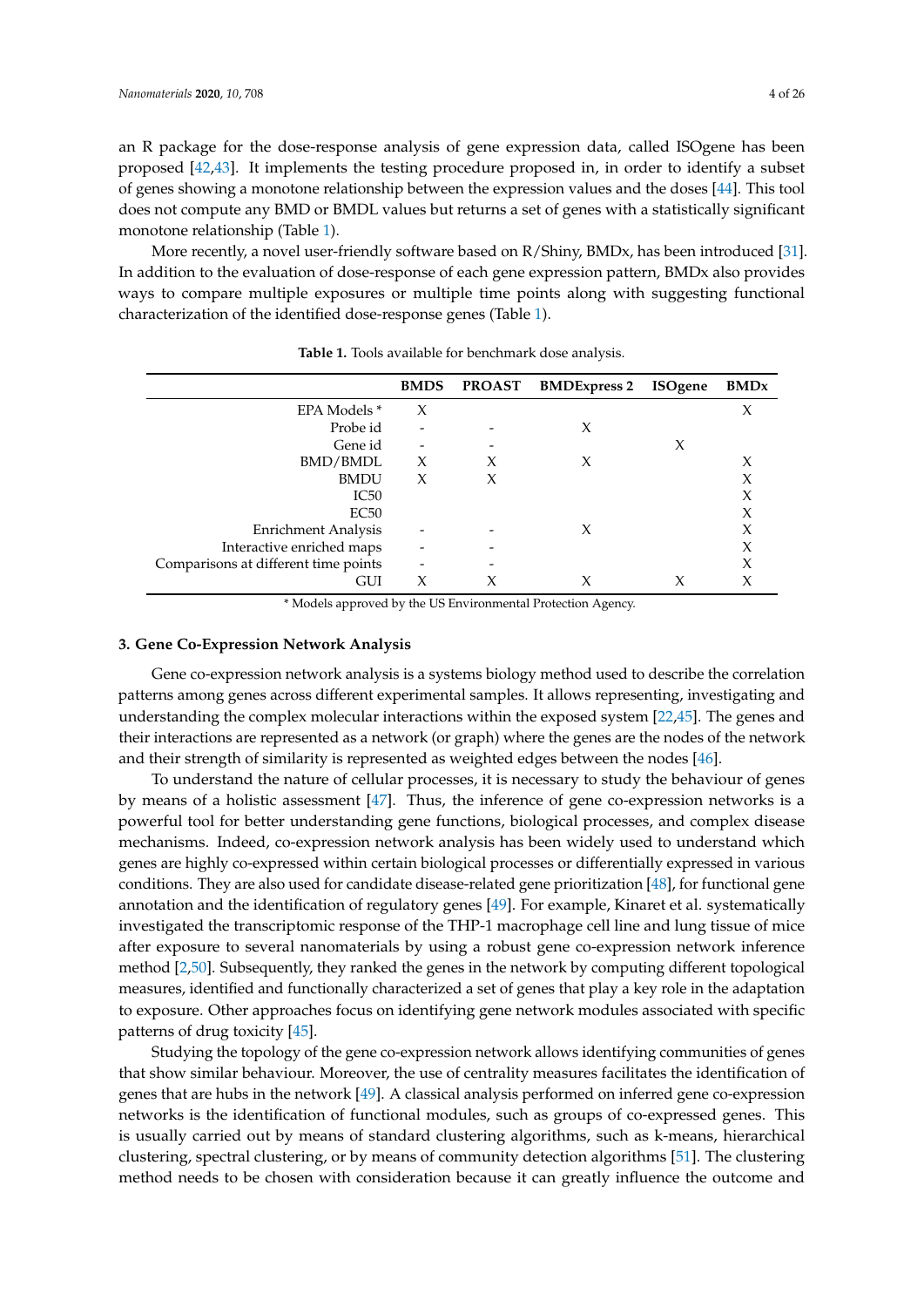meaning of the analysis [\[49\]](#page-19-4). Modules can subsequently be interpreted by functional enrichment analysis, a method to identify and rank overrepresented functional categories in a list of genes.

## *Algorithms to Infer Gene Co-Expression Networks*

The first challenge in this type of analysis is the identification of the best algorithm used to infer the gene co-expression network. Indeed, starting from the preprocessed TGx data, different methods to construct the gene co-expression network can be applied [\[52](#page-19-7)[–54\]](#page-19-8). These methods differ on how they calculate the similarities between the expression profiles and how they remove the non-relevant connections. The dependence between the expression profiles is usually computed by means of information-theoretic methods such as the pairwise correlation coefficient and mutual information (MI) [\[45,](#page-19-0)[55\]](#page-19-9). The main difference between the two methods is that the first one is able to identify only linear dependence between the profiles, while the second is also able to identify non-linear dependencies.

Various algorithms have been proposed based on information theory. Some of the most important ones are RelNet [\[56\]](#page-19-10), ARACNE [\[57\]](#page-19-11), CLR [\[58\]](#page-19-12), PANDA [\[59\]](#page-19-13) and WGCNA [\[60\]](#page-19-14). RelNet works on two steps: it first creates a completely connected gene co-expression matrix where the mutual information between all genes is computed [\[56\]](#page-19-10). Subsequently, a threshold is defined, called TMI, that identifies which are the associations to be considered as significant. ARACNE computes the mutual information for all gene pairs of a gene expression dataset and excludes all the mutually independent gene pairs. Consequently, the ARACNE algorithm reduces the number of false positives connections, by cutting the less strong association between every triplet of genes in the network [\[57\]](#page-19-11).

The CLR algorithm is an extension of the relevance network, but there is a correction step to eliminate false correlation and indirect effects [\[58\]](#page-19-12). Similarly to RelNet and ARACNE, this algorithm uses the matrix of MI values between all regulators and their potential target genes. In the next step, the CLR calculates the statistical likelihood of each MI value within its network context. This algorithm compares MI values of gene pairs with the background distribution of MI values. The interactions whose MI scores stand significantly above background distribution of MI scores are considered as the most probable interactions. This step eliminates many of the false correlations in the network (e.g., when transcription factors co-vary weakly with a lot of genes or a gene co-varies weakly by transcription factors of different factories).

Unfortunately, applying different methods to the same omic dataset may not always result in consistent co-expression networks. For this reason, Marwah and collaborators recently proposed a tool, called INfORM (Inference of NetwOrk Response Module), able to infer a more stable and robust network by applying an ensemble strategy [\[50\]](#page-19-5). INfORM derives gene networks by employing a two-level ensemble strategy that combines models proposed by multiple network inference algorithms (ARACNE [\[57\]](#page-19-11), CLR [\[58\]](#page-19-12), MRNET, MRNETb [\[61\]](#page-19-15)), to ensure the robustness of gene–gene associations. Network topology information and user-provided biological measures of significance (e.g., differential expression scores) are used together to obtain a robust rank of genes in the network, by means of the Borda method. Community detection methods are used to identify modules of closely correlated genes. Such modules are characterized by the importance of member genes in the network and GO enrichment is performed for functional characterization. Finally, the user can assess the characteristics of the modules and the functional similarity between modules to define the response module that represents the best network properties. The biological significance of this response module can be inferred from the summarized representation of enriched GO annotations clustered by their semantic similarity.

A different approach is to infer directed graph networks, which allow not only to reveal the systematic coordinated behaviour of sets of genes but also the identification of causal and regulatory relationships between them [\[61\]](#page-19-15). These models can overcome the pitfalls of correlation networks, which are sensitive to technical and biological noise and may produce artefacts due to the loss of the direction of the correlation between each pair of genes during the network construction  $[62-65]$  $[62-65]$ . There are a number of methods for learning directed acyclic graphs (DAGs) available [\[66\]](#page-19-18), but significant effort is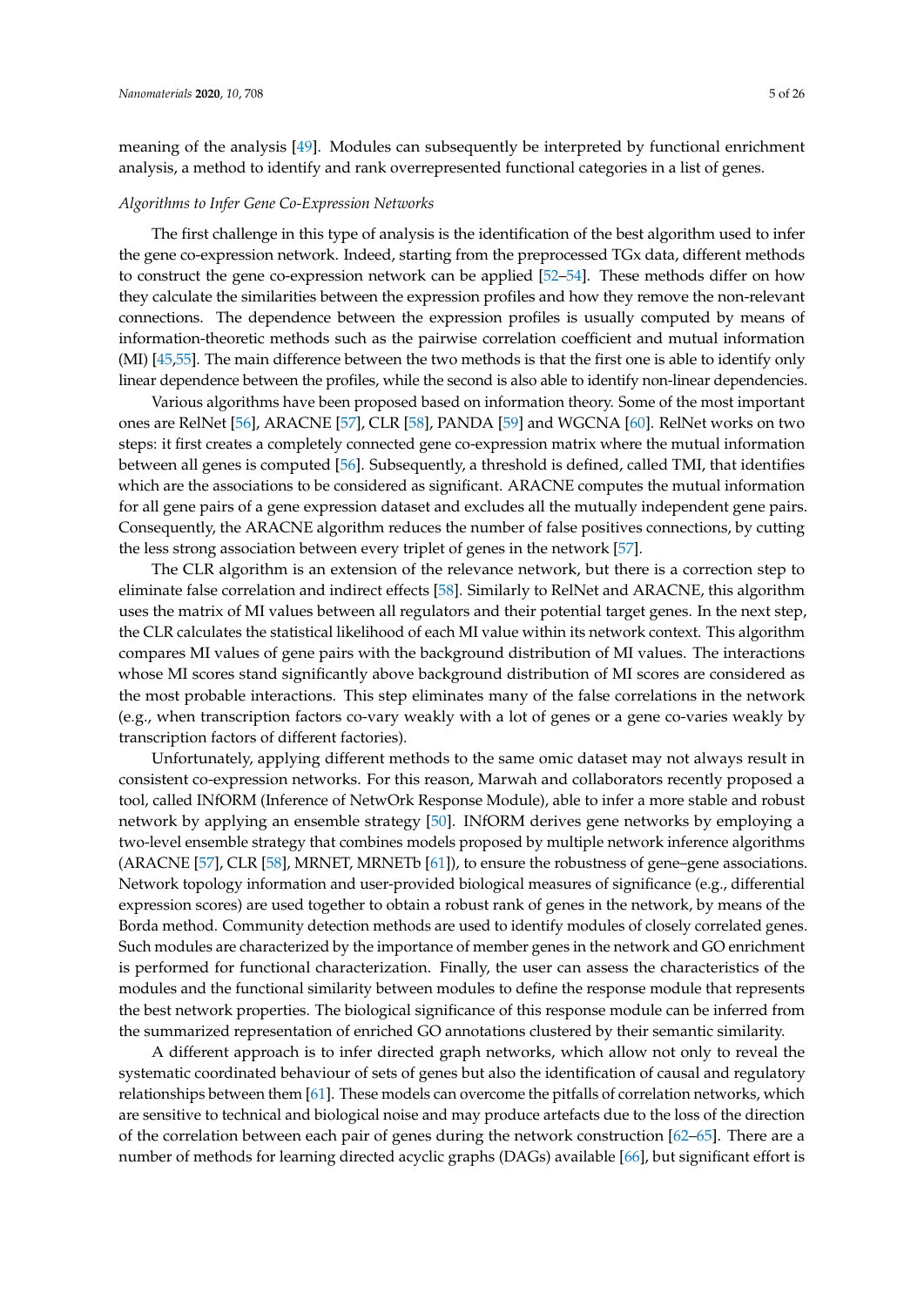being made to modify them in order to produce meaningful results by analyzing high-dimensional omics data [\[62–](#page-19-16)[67\]](#page-19-19).

# **4. Read-Across**

The main assumption of read-across studies is that structurally similar compounds are likely to share a similar toxicological profile. These approaches are used to fill toxicological data gaps by relating to similar chemicals for which test data are available [\[68\]](#page-20-0). Traditional read-across studies rely only on the similarities between the chemical structure of the compounds. Different measures have been proposed to compute the chemical structure similarity and also multiple tools for read-across, mainly based on the nearest neighbour algorithm, have been developed [\[69,](#page-20-1)[70\]](#page-20-2). However, these approaches are limited to the fact that the chemistry cannot explain the complex biological processes that are activated by substance exposure [\[71\]](#page-20-3).

TGx datasets, such as DrugMatrix [\[72\]](#page-20-4), Connectivity Map (CMAP) [\[73\]](#page-20-5) and LINCS 1000 [\[74\]](#page-20-6), can be used to profile the biological fingerprint of multiple chemicals and allow to compare the measured compound with a huge number of tested chemicals at the transcriptomic levels. Thus, the assumption underlying related read-across studies could be that if two chemicals have similar biological profiles they have a similar adverse outcome. Biological-based read-across could be complemented to the structure-based read-across.

For example, Zhu et al. developed a read-across method based on a consensus similarity approach starting from different biological data, to assess acute toxicity in the form of estrogenic endocrine disruption [\[68\]](#page-20-0). Moreover, Serra et al. proposed a network-based integrative methodology to perform read-across of nanomaterials exposure with respect to other phenotypic entities such as human diseases, drug treatments and chemical exposures [\[20\]](#page-17-10). In particular, they integrated gene expression data from microarray experiments for 29 nanomaterials, with other gene expression data for drug treatments and data available from the literature that relates differentially expressed genes to chemical exposures and human diseases. They created an interaction network that was used to contextualize the effect of the nanomaterials exposure on the genes by comparing their effects with those of chemicals and drugs with respect to particular diseases. With this approach, the authors identified potential connections between metal-based nanoparticles and neurodegenerative disorders.

Furthermore, the toxFlow web-based application is available to perform read-across and toxicity prediction by integrating omics and physicochemical data [\[21\]](#page-17-11). The implemented workflow allows to filter omics data with enrichment scores and then merge them together with the physicochemical data into a similarity-based-read across method to predict the toxicity level of a substance by inferring information from its most similar ones. However, the user still needs to define an initial grouping/read-across hypothesis regarding the variables that will be considered important and the threshold values, that set the boundary to the neighborhoods of similar ENMs. Apellis web application updates the toxFlow methodology by automating the process of searching over the solution space in order to find the read-across hypothesis that produces the best possible results in terms of prediction accuracy and number of ENMs for which predictions are obtained [\[75\]](#page-20-7). To do so, a stochastic genetic algorithm that serves the selection of both the appropriate variables and the threshold values simultaneously was developed and is trained during the first step of the procedure, while the predicted toxicity endpoint is retrieved during the second part of it [\[75\]](#page-20-7).

# **5. Adverse Outcome Pathways**

Adverse outcome pathway (AOP) is a conceptual framework that couples existing knowledge on the links between a molecular initiating event (MIE), such as contact of nanomaterial with Toll-like receptors on the cell surface, with the activation of a chain of causally relevant biological processes or key events (KE), e.g., the production of inflammatory cytokines, with the resulting adverse outcomes (AO) at the level of the organ or the organism (e.g., lung fibrosis) [\[76,](#page-20-8)[77\]](#page-20-9). Coupling of gene expression profiling with bioinformatics-driven placement of the results into AOP descriptions has the potential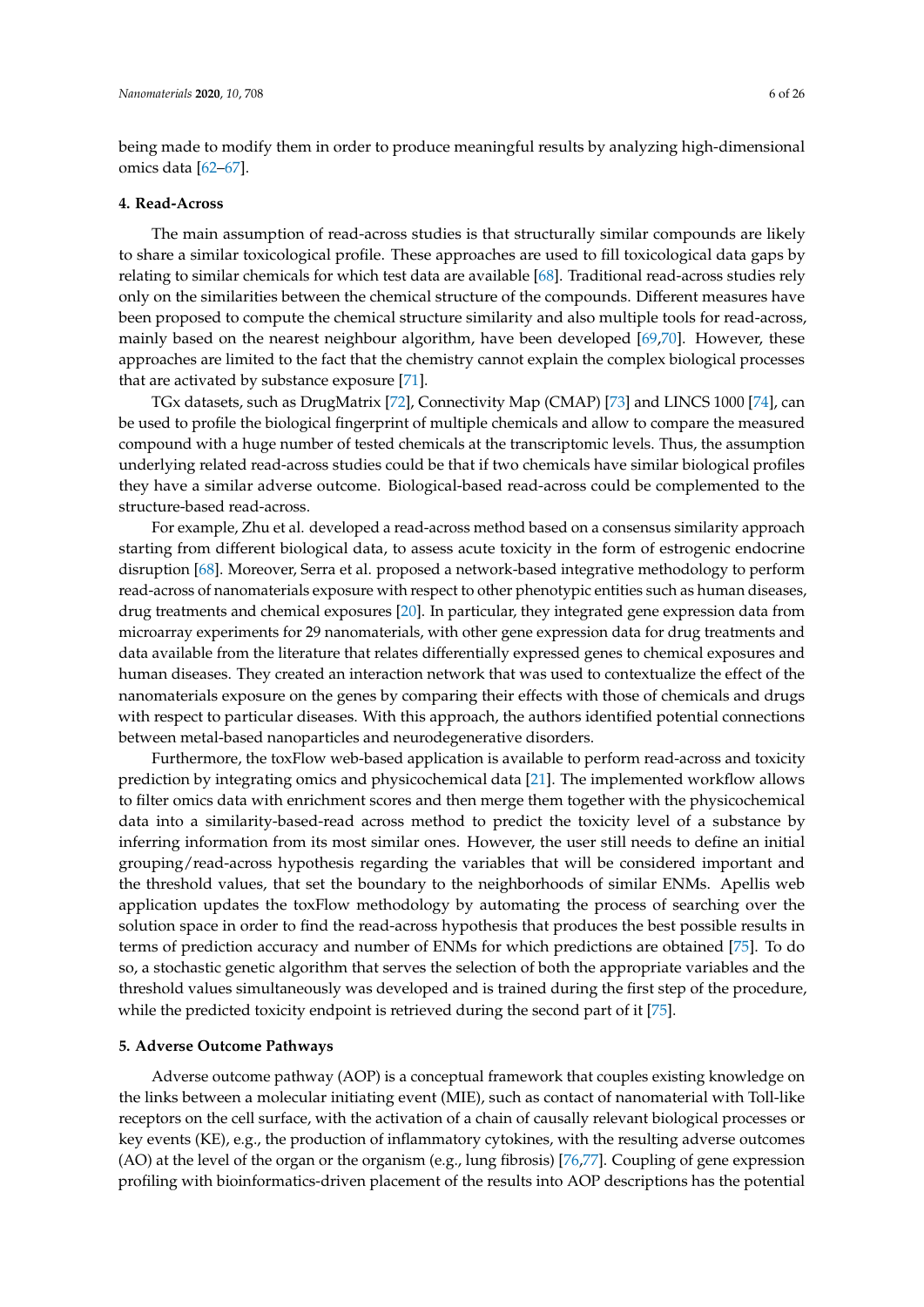for quantitative analysis of adverse effects that combines in vitro-derived mechanistic analyses with causally relevant modes-of-action and related key events [\[77](#page-20-9)[,78\]](#page-20-10). As AOPs can span different cell types, numerous in vitro assays may need to be associated with a single one [\[14](#page-17-6)[,76\]](#page-20-8). The details of the coupling are still being worked out by the community but mapping the results of pathway analyses to KEs is a simple alternative. For example, if the bioinformatics results cover all of the KEs in the chain leading up to an AO, then the AOP could be considered as active. The point-of-departure concentration might be defined as the lowest concentration where all of the KEs are activated. Naturally, this depends on the type of model systems used and its limitations (see Part I of this article series). However, early activation of molecular mechanisms in vitro have been shown to be predictive of phenotypic effects taking place later or in other systems [\[12\]](#page-17-15), providing a basis for use of TGx data to cover largely all information blocks in an AOP [\[78\]](#page-20-10). Pathway annotations that can be considered include the WikiPathways, Molecular Signatures Database, KEGG, Reactome, Gene Ontologies Biological Process but also the Predictive Toxicogenomics Space (PTGS) components and other dedicated descriptions of toxicity pathways [\[12,](#page-17-15)[79\]](#page-20-11). A more refined POD concentration could be provided by coupling the aforementioned AOP-based transcriptomics data analysis with BMD modelling to evaluate the dose-response nature of the exposure to ENMs at gene or pathway level. Subsequently, these transcriptional BMD values may be used to rank the potency of the nanomaterials to induce changes related to specific adverse outcomes of interest at the lower levels of biological organization, and group them according to the severity of the biological effects they cause [\[18\]](#page-17-16).

#### **6. Machine Learning in Toxicogenomics**

ML methods have significantly advanced in recent years and are proven to be important alternatives to experimental testing for chemicals and nanomaterials [\[80–](#page-20-12)[82\]](#page-20-13). The value of TGx-derived biomarkers of toxicity lays in the fact that they can be detected earlier than histopathological or clinical phenotypes [\[83\]](#page-20-14). The development of ML methods and tools for omics data analysis has also been proposed and several algorithms have been successfully applied to the analysis of omics data also in the TGx field [\[84\]](#page-20-15). For example, Rueda-Zarate, Hector A., et al. proposed a strategy that combines human in vitro and rat in vivo and in vitro transcriptomic data at different dose levels to classify the compound toxicity levels [\[85\]](#page-20-16). They combined machine learning algorithms, with time series analysis by taking into account the genes correlation structure across the time. Furthermore, Su et al. developed a drug-induced hepatotoxicity prediction model based on biological feature maps and multiple classification strategies [\[86\]](#page-20-17). They use a biology-context based gene selection to identify the most discriminative genes and showcased their methodology on the Open TG-GATEs and DrugMatrix datasets.

ML algorithms use data-driven approaches to develop predictive models. Data derived from empirical experiments is first analysed to assess its quality, and, if necessary, it is preprocessed to improve the stability of the ML models. Common preprocessing techniques include filtering out features that are not informative, removing anomalous observations (outliers, noisy data) or filling data gaps. After this step, the dimensionality of the training data can still be excessive, so the data can be further preprocessed using dimensionality reduction techniques.

The preprocessed data is used to train ML models that can predict a variable of interest (supervised learning) or detect patterns in the dataset (unsupervised learning). In addition to estimating parameters fitted to the data, most models also provide a set of hyper-parameters that must be optimized to achieve best performances, like the number of clusters in k-means, or the number of trees in a random forest. After training, the capability of the model to generalize beyond the training data is evaluated on an independent and identically distributed test set. In the case of multiple competing models, the best model of each family of predictors is evaluated and the optimal model is deployed in the real-world environment. A graphical representation of the process is shown in Figure [1.](#page-7-0)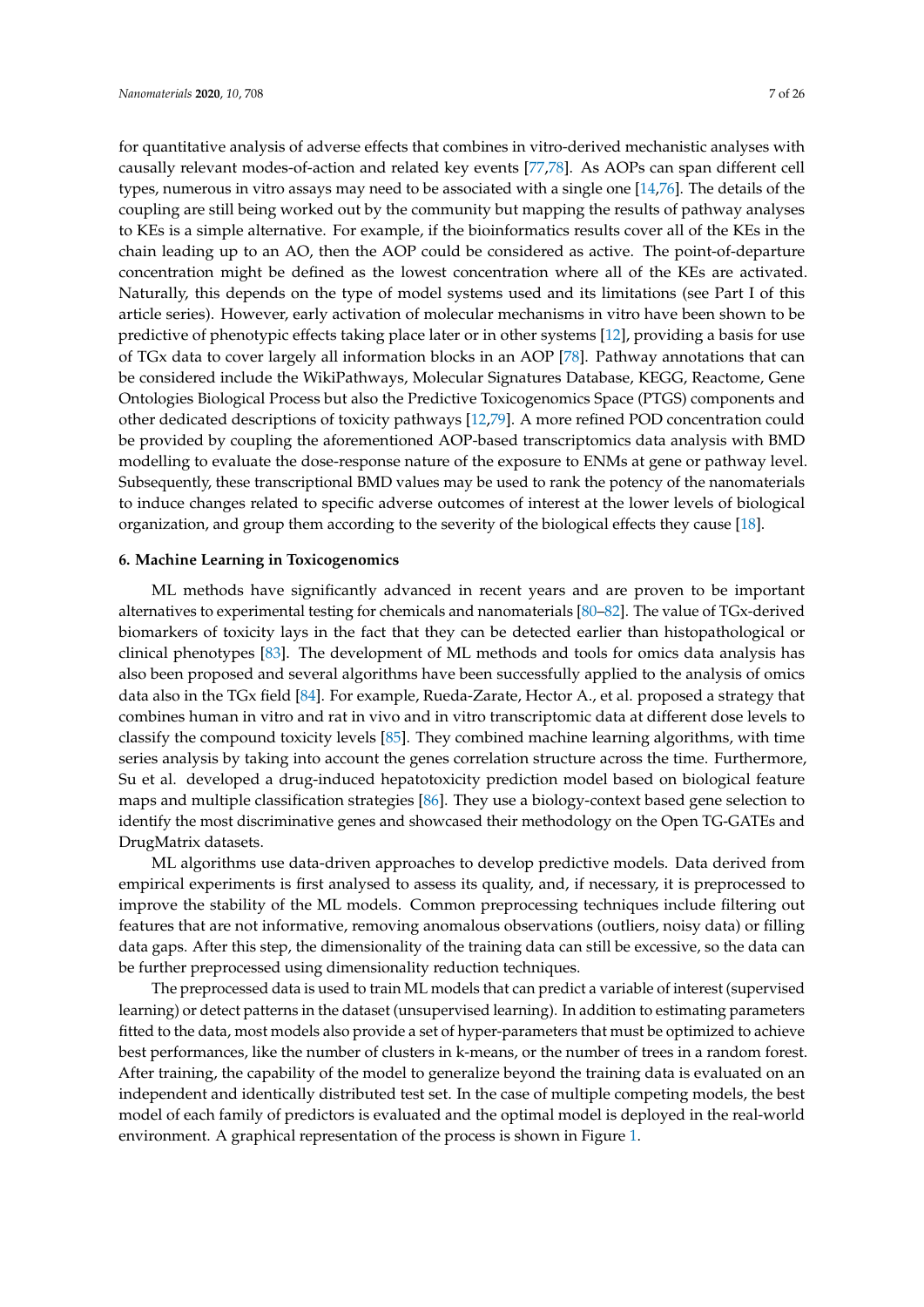<span id="page-7-0"></span>

**Figure 1.** Example of ML pipeline for TGx data. Data Acquisition and Preprocessing: Data is collected and analyzed to ensure the quality of the dataset. During the preprocessing, feature selection and/or feature transformations may be applied to improve stability. Training-Hyperparameter tuning-Validation loop: candidate models are fit to the data. This is embedded in an iterative process where for each candidate model the best hyperparameters are optimized through the validation step. Model Selection and Testing: Optimized candidate models are identified and the best ones are tested on a final hold-out dataset to evaluate generalization capabilities.

# *6.1. Dimensionality Reduction and Feature Selection*

Since TGx data usually present a large number of measured molecules compared to the number of samples, they can suffer from the curse of dimensionality. Thus, the model overfitting, the spurious correlations and a trade-off between accuracy and computational complexity have to be taken into account when modelling these data [\[87\]](#page-20-18).

Dimensionality reduction techniques and feature selection methods can mitigate these issues and can be used in combination with ML approaches to build predictive modeling [\[24\]](#page-18-17). Some examples of dimensionality reduction techniques are principal component analysis (PCA) [\[88\]](#page-20-19), multidimensional scaling (MDS) [\[89\]](#page-20-20), t-distributed stochastic neighbour embedding (t-SNE) [\[90\]](#page-21-0) and Uniform Manifold Approximation and Projection (UMAP) [\[91\]](#page-21-1).

Probabilistic component modelling can be a powerful technique as it combines dimensionality reduction with highly interpretable ML models [\[10](#page-17-4)[,92\]](#page-21-2). It can be used in unsupervised mode to identify response modules that describe aspects of cellular response to chemicals or in a supervised way to predict responses based on omics input data. The Predictive Toxicogenomics Space (PTGS) scoring concept tool is based on modules derived from Latent Dirichlet Allocation (LDA) probabilistic component model analyses of the entire CMAP dataset [\[73\]](#page-20-5) of over 1300 chemicals and drugs. To begin, 100 response components were derived. Expression data was then integrated with the NCI-60 DTP cellular screening database (222 chemicals) to identify 14 components that corresponded with cytotoxicity at 50% growth-inhibitory level or above. Further ML assessment selected 4 of these 14 components that were able to predict liver toxicity. The multi-view Group Factor Analysis (GFA) and Bayesian Multi-tensor Factorization (MTF) are in some ways more advanced versions of probabilistic component modelling but also have their own limitations, so decisions on their use have to be made individually.

If the goal of the analysis is to reduce the dimensionality by preserving the original features, feature selection approaches can be a better alternative. Indeed, it allows to reveal significant underlying information and to identify a set of biomarkers for a particular phenotype [\[24\]](#page-18-17). Examples of these are filter approaches such as information gain, correlation feature selection (CFS) [\[93\]](#page-21-3), Borda [\[94\]](#page-21-4), random forests [\[95](#page-21-5)[,96\]](#page-21-6), FPRF [\[26\]](#page-18-0), and Varsel [\[97\]](#page-21-7). More advanced modelling based on genetic algorithms, such as GALGO [\[98\]](#page-21-8) and DIABLO [\[99\]](#page-21-9), GARBO [\[100\]](#page-21-10), allows taking into account the non-linear correlations between candidate biomarkers.

Feature selection methods for the identification of biomarkers of toxicity can be used in combination with ML approaches to predict the toxicity of different drugs and chemicals [\[12](#page-17-15)[,101](#page-21-11)[,102\]](#page-21-12). For example, Eichner et al. [\[103\]](#page-21-13) applied an ensemble feature selection method in conjunction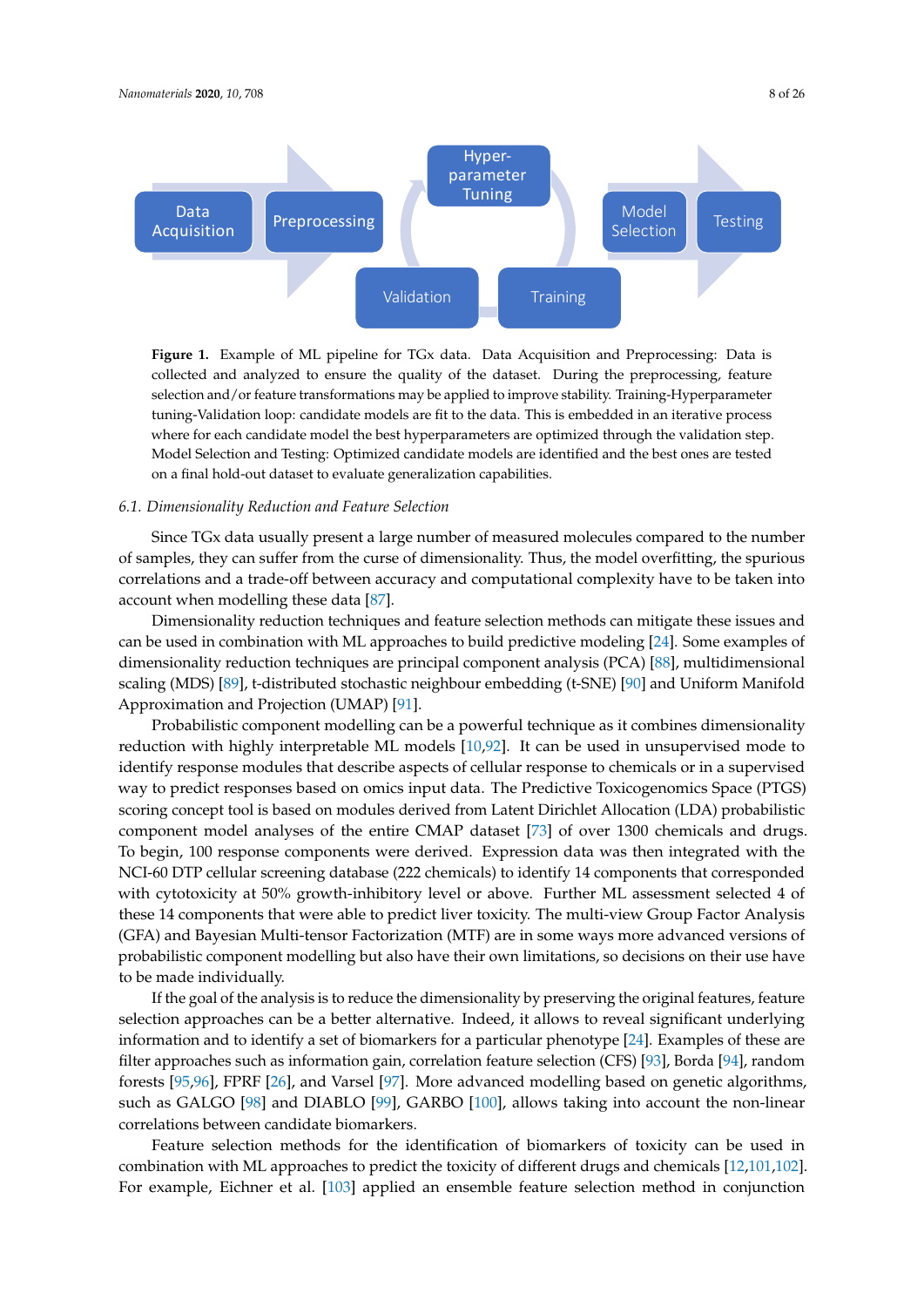with bootstrapping technique to derive reproducible gene-signature from microarray data for the carcinogenicity of drugs. The application of stable feature selection methods is particularly important since it may accelerate the screening for promising candidates and hence have more efficient and less costly processes for drug development.

Su et al. proposed a multi-dose computational model to predict drug-induced hepatotoxicity based on gene expression for toxicogenomics data [\[104\]](#page-21-14). Their methodology is based on a hybrid feature selection method, called MEMO, which uses the dose information after drug treatment based on a dose response curve to deal with the high-dimensional toxicogenomics data after. They validated their model using the Open TG-GATEs database and they show that the drug-induces hepatotoxicity can be predicted with high accuracy and efficiency.

# 6.1.1. Stability and Applicability Domain

TGx data are the result of an experimental measure that is prone to both technical and biological noise, due to the complexity of the exposed system. Thus, stability and reproducibility play a key role in the analysis [\[105\]](#page-21-15). For example, multivariate methods can identify different subsets of candidate biomarkers with equal or similar accuracy, even if the feature selection algorithms are used on the same data [\[26](#page-18-0)[,106](#page-21-16)[,107\]](#page-21-17). Other challenges that should be taken into account when creating models from TGx data involve the applicability domain (AD) of the predictors, the number of predictors in the models.

According to the OECD principle of validation [\[108\]](#page-21-18), one of the essential steps in model implementation is the definition of the AD. Indeed, predictions extrapolated outside of the model's AD may be less accurate [\[109\]](#page-21-19). Even though different methods have been proposed to compute and evaluate the model AD, there is still a lack of a uniform definition. One of the most common methods to compute AD is based on the leverage methods such as the Williams plot [\[110\]](#page-21-20). This method can be used to compute AD for linear regression models and is also useful to identify outliers in the data. Other methods can be the standardization approach [\[111\]](#page-21-21) and the euclidean and city block distance methods [\[112\]](#page-21-22). The AD of non-linear models can be computed with kernel-based estimators or k-nearest neighbours method [\[112\]](#page-21-22). The AD for classification models can be computed by using the PCA-based and range-based methods [\[113\]](#page-22-0).

Recently, a new methodology for feature selection from complex data, called MaNGA has been proposed [\[114\]](#page-22-1). MaNGA uses a multi-objective optimization strategy to identify the minimum set of predictive features with the widest AD, better predictivity capability and high stability. Even though the MaNGA strategy has been implemented for the development of robust and well validated predicting QSAR models, it could be easily applied to identify biomarkers of toxicity from TGx data.

#### <span id="page-8-0"></span>*6.2. Clustering*

Clustering is an unsupervised learning exploratory technique, that allows identifying structure in the data without prior knowledge on their distribution. The main idea is to classify the objects based on a similarity measure, where similar objects are assigned to the same class [\[51,](#page-19-6)[115](#page-22-2)[,116\]](#page-22-3). Transcriptomic data are characterized by a huge number of features (genes), thus the first step in gaining some understanding of microarray data is to organize them in a meaningful way. Cluster analysis has been used as an extremely helpful method to analyze and visualize this data. The main objective of performing cluster analysis with transcriptomic data is to group together genes that share the same pattern of expression but differ from the genes in other clusters. The main assumption is that the genes in the same cluster may be involved in similar or related biological functions [\[117](#page-22-4)[–119\]](#page-22-5).

Different clustering algorithms are available and some well known algorithms are listed in Supplementary Table S1. Some entries (e.g., biclustering) refer to families of algorithms stemming from a common structure. Different clustering algorithms can produce different results starting from the same input data, and even a single algorithm may produce two different results in two different runs if featured with a random component. Different metrics, such as the Davies-Bouldin index,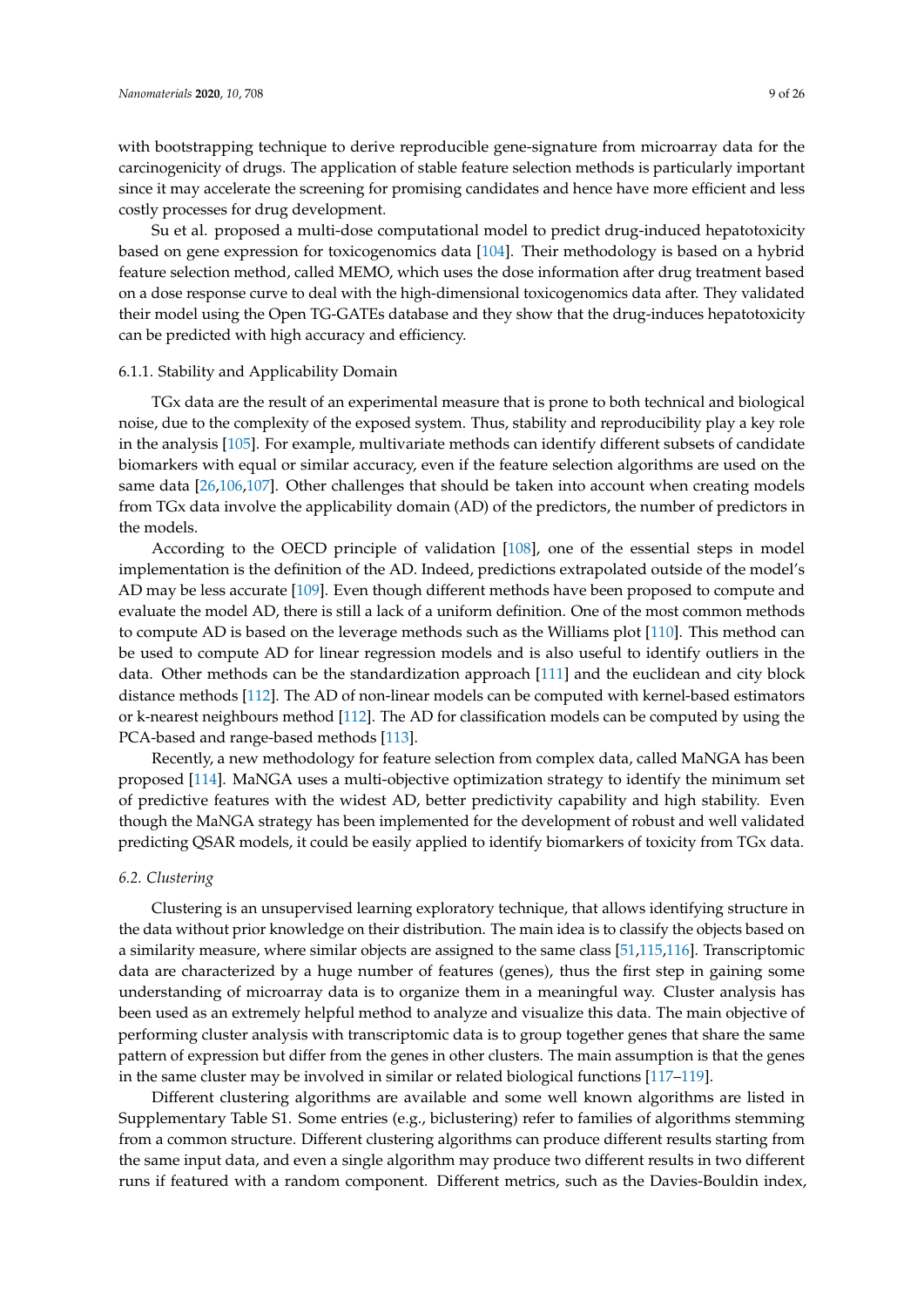the Dunn index, and the silhouette index [\[120\]](#page-22-6), can be used to internally validate the clustering results based solely on the data on which clustering was made. Other metrics, such as the Rand index, the Jaccard index, the Normalized Mutual Information, and the F-measure [\[121\]](#page-22-7), can be used to compare different clustering results. In order to improve the stability of an algorithm with a random component, consensus clustering can be used to aggregate the results from a number of runs. It can also be used in case an ensemble approach is desired [\[122\]](#page-22-8).

Furthermore, due to the intrinsic complexity of the omics technologies and processes involved, experiments can also produce low quality data. As in other domains, the presence of outliers may strongly influence the results. Various methods exist to detect outliers and to handle them. When an outlier is detected it may simply be removed, but also other approaches are possible like substituting it with an object more similar to the others, or assigning a reduced weight [\[123,](#page-22-9)[124\]](#page-22-10).

Applications of clustering in TGx include evidencing groups of samples/experimental conditions by similarity in gene expression or, analogously, classes of genes by similarity in their expression between samples/experiments. If the focus is on the responses to different stimuli, fold change similarities between pairs of readings occurred before and after the stimuli may be used as a similarity measure. Clustering may be applied to data before training a predictive model in order to tune the stratification of the samples or to train different models on different subpopulations [\[125\]](#page-22-11). McNicholas and Murphy [\[126\]](#page-22-12) applied k-means, PAM, hierarchical, and mixture models to map the correlation between gene expression levels in data collected from two different studies about leukaemia and colon cancer. The clustering algorithms were compared using the Rand index, resulting in a better performance of the mixture models. Gao et al. [\[122\]](#page-22-8) applied consensus clustering to transcriptomics time series data from *E. coli* subjected to toxicants at various dosages. Self-organizing map, a kind of ANN producing dimensionality reduction to a discrete space, was used as the underlying algorithm for the consensus clustering. The resulting clusters were mostly consistent with prior toxicological knowledge. Nystrom-Persson et al. [\[117\]](#page-22-4) applied hierarchical clustering (Ward's method with Pearson distance) to the toxicogenomics database Open TG-GATEs to study the hepatotoxicity of pirinixic acid. Hasan et al. [\[127\]](#page-22-13) applied a number of hierarchical clustering configurations to the Japanese Toxicogenomics Project dataset to detect toxic DDs and their associated biomarker genes. They concluded that Ward's method with similarities computed with Minkowski distances produced the better results.

# *6.3. Classification*

In supervised learning, classification is the task of predicting the class to which a sample belongs, given the class of previously seen samples. To build such a predictive system, it is necessary to provide as training samples to a learning algorithm both the TGx features and the toxicity label. In classification tasks related to TGx data, it is common to assign to the positive class the "interesting" effects, which, for example, may correspond to events of toxicity. Different classification algorithms have been applied to the problem of predicting toxicity in the liver and kidney using TGx features, in vitro endpoints and molecular descriptors [\[128](#page-22-14)[–130\]](#page-22-15).

For example, Minowa et al. [\[130\]](#page-22-15), proposed a methodology for the prediction of future kidney injury based on gene expression data measured at most 24 h after a single exposition. Specifically, kidney gene expression sampled at different time points (3 h, 6 h, 9 h, 24 h) after administration of a single dose was used to predict proximal tubular injury in rats for up to 28 days of repeated doses administration. The authors trained several linear SVM models on gene expression data at different time points. The best model, according to sensitivity (93%) and selectivity (90%), have been obtained using 19 differentially expressed gene features at 24 h after administration of a single dose. In Low et al. [\[128\]](#page-22-14), several models have been employed to build rat hepatotoxicity predictors based on QSAR methodologies as well as toxicogenomics features. Gene expression from rat kidney after 24 h from single exposure were used together with molecular descriptors to train different models, namely kNN, SVM, RF and distance weighted discrimination (DWD) in order to predict in vivo hepatotoxicity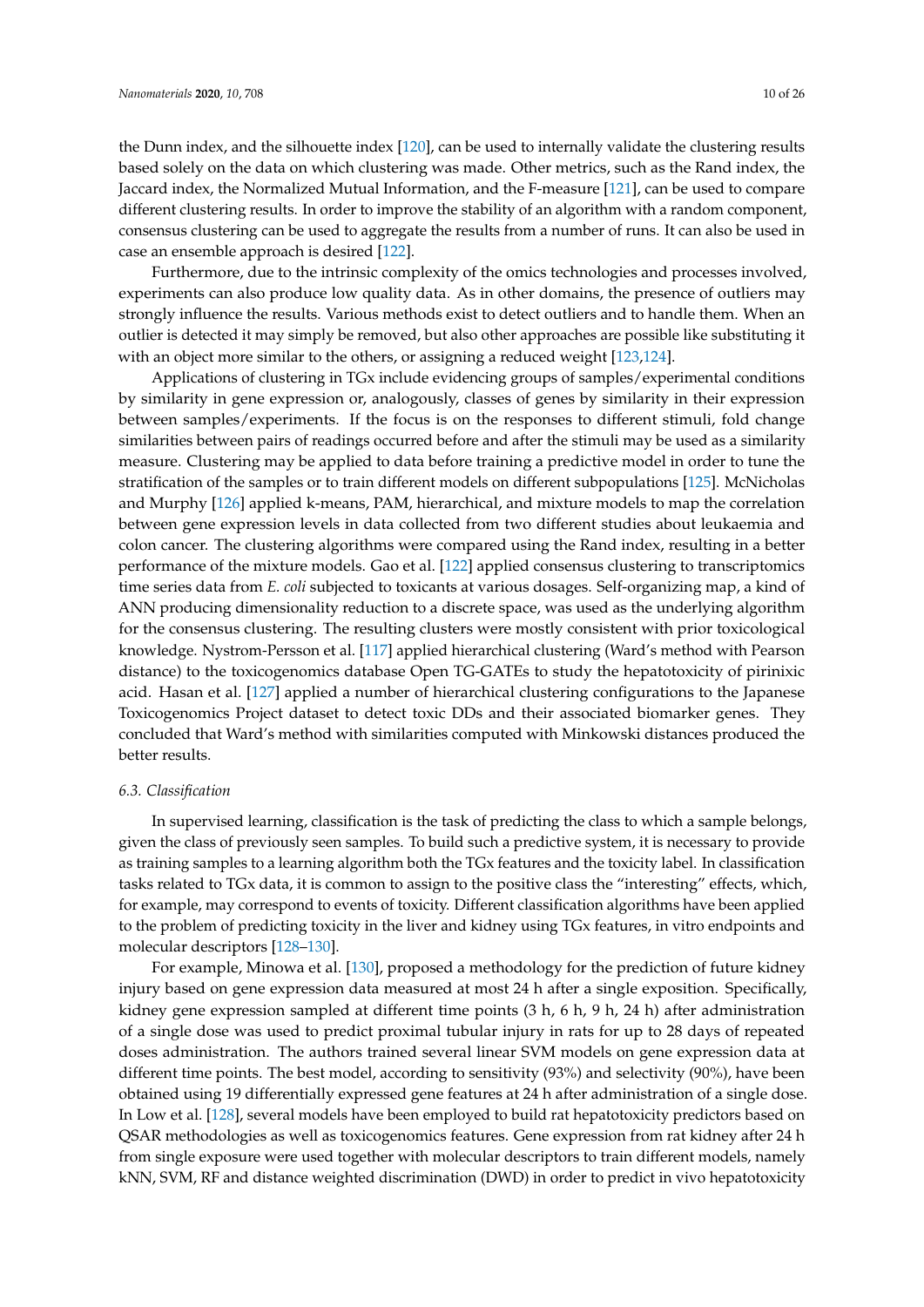events. All the models were trained using a five-fold cross validation procedure. Each model has been trained using only molecular descriptors, transcriptomics data and a combination of the two. Even though hybrid QSAR-toxicogenomics models had comparable performances with predictors built with only toxicogenomics features, post-hoc analysis of how these types of features interact can help to identify relevant transcripts and chemical alerts for hepatotoxicity.

When training a model, the whole dataset is split into training data and test data. The training data is used to fit the model, and the test data is used to evaluate the quality of the fitted model against data unseen during training. Once fitted on the train data, the model's generalization capabilities are estimated by multiple metrics, such as the accuracy and F1-score that are computed starting from a confusion matrix [\[131\]](#page-22-16).

The objective is for the model to adapt to the training data enough to be able to generalize to new data samples, but not too much to overfit and being unable to generalize to new samples. Overfitting is particularly worsened in cases where the number of samples is smaller than the number of features so that the joint distribution cannot be properly represented by the data [\[132\]](#page-22-17). Many methodologies have been proposed to dampen this effect by prioritizing the most predictive features, e.g., Liu et al. [\[133\]](#page-22-18), proposed a ranking algorithm for the prioritization of predictive features based on an iterative sampling scheme. At each iteration, a random subset of features, smaller than the number of samples, is chosen, and used to train a classification model. For each feature, the predictive performances are registered and when the ranking stabilises, the algorithm ends. The efficacy of the algorithm was validated on a toxicogenomics database where the top predictive genes resulted functionally related to several phenotypes of liver toxicity.

The more a dataset is unbalanced, the less informative some evaluation metrics become. This is because, during training, every classifier learns with less effort the negative class, at the expense of a rising rate of false negatives. Consider, as an extreme example, a dataset made of 99% negative samples and 1% positive samples. A trivial classifier that always outputs the negative label, would have an accuracy of 99% but is essentially useless.

Different methodologies can be applied to compensate for imbalances in the dataset. During training, the dataset can be resampled, i.e., to reduce the imbalance in the training data, the majority class can be down-sampled (discard a given proportion of the samples), the minority class can be over-sampled, or both. Over-sampling can be as simple as randomly adding duplicate samples, or it can be a generative scheme that creates new synthetic samples combining the actual samples like hybrid methods, such as ROSE [\[134,](#page-22-19)[135\]](#page-22-20), and SMOTE or its variants [\[136,](#page-22-21)[137\]](#page-23-0). Also, it is worth noting that these methods are used only to stabilise model fitting, meaning that resampling schemes are performed only on the training dataset. Since the test dataset is used to evaluate the generalization capabilities of the model simulating new, unseen data, it is important that the test data distribution is not altered by resampling.

Another approach to reduce the effects of imbalance in the dataset is to weight differently classification errors of the classes, e.g., a false negative is ten times worse than a false positive. A trivial weighting scheme is to assign to each class the inverse of the corresponding class proportion as a weight. In conjunction to either approach or a combination of the two, after training, model evaluation should be performed using a metric that takes into account the proportions of each possible outcome such as the Matthews Correlation Coefficient [\[138,](#page-23-1)[139\]](#page-23-2).

#### *6.4. Regression*

Regression is a supervised learning methodology that estimates the relationship between the features (a.k.a. independent variables) and a continuous variable referred to as outcome or dependent variable. It is used in TGx to predict important quantities as the level of toxicity of a compound, the half maximal inhibitory concentration (IC50), the survival, or differences between in vitro and in vivo response.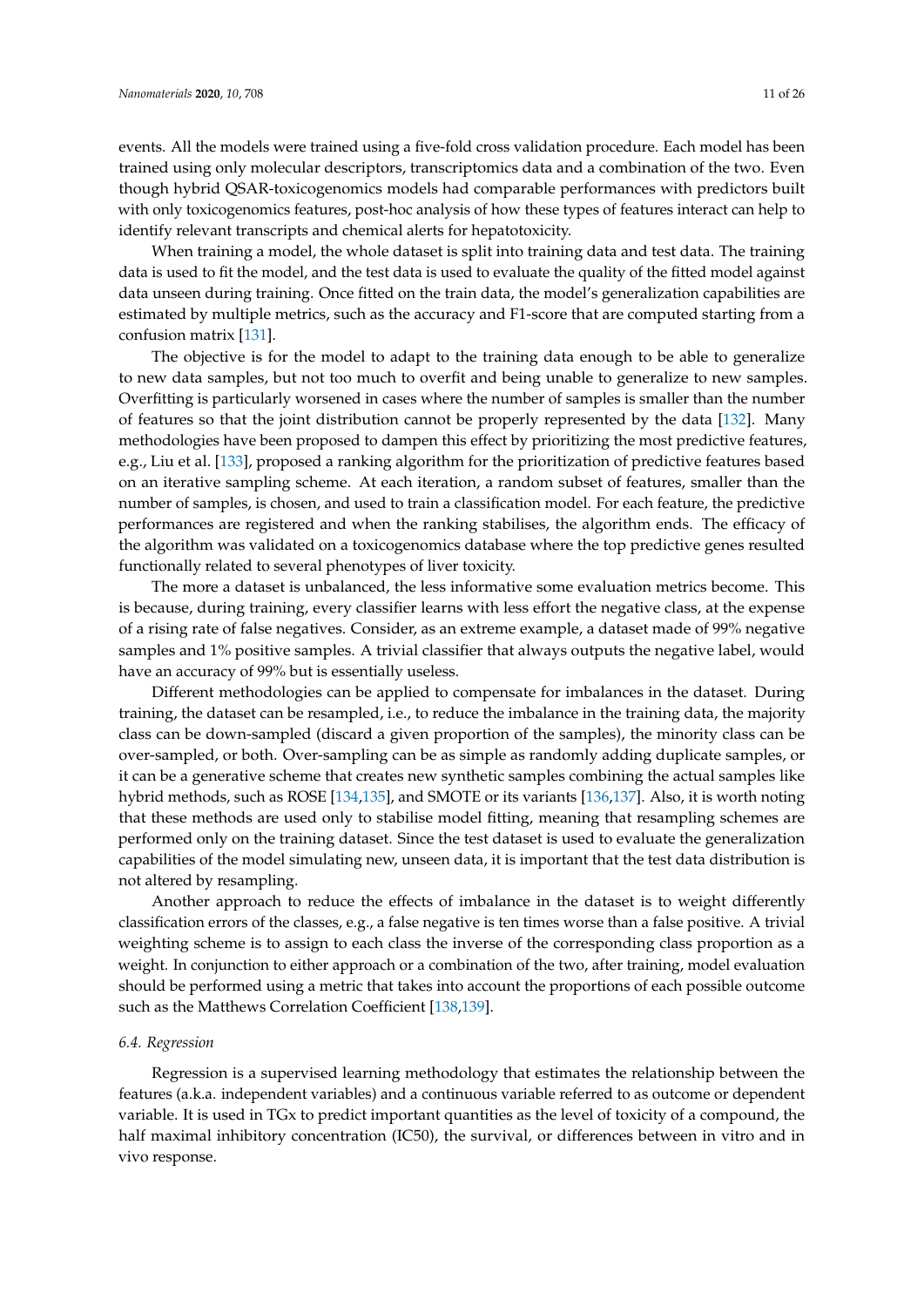The simplest regression algorithm is the linear regression, where the outcome is predicted by a linear function of the features. Also, nonlinear regression methods are available, where the outcome depends on the features by a more complex function. E.g. Schüttler et al. [\[140\]](#page-23-3) used the nonlinear Hill equation to describe the time- and concentration-dependent fold change after compound exposure in zebrafish embryo microarray data. Farmahin et al. [\[16\]](#page-17-8) applied exponential 4, exponential 5, Hill, power, polynomial, and linear models, choosing the best fitting one, to predict the BMD for various types of cancer from microarray gene expression data of rats exposed to different chemicals and doses, measured at 4 time points.

ANNs are well known techniques for nonlinear regression [\[141\]](#page-23-4). While sometimes avoided for their black-box nature, they can offer high predictive performances. Deep approaches are viable and have been applied with varying results to predict toxicity. They are promising but not always provide better results than shallow techniques because of the small quantity of data available with respect to other application domains like computer vision or spoken language recognition [\[142\]](#page-23-5). For a description of deep learning see Section [6.5.1.](#page-12-0)

Since using a high number of features produces less compact models and possibly overfitting, a variety of techniques allows to select or reduce the features. Previous external knowledge can be used to select features [\[143\]](#page-23-6), or they can be algorithmically combined to get more synthetic ones (e.g., with PCA as with a type of unsupervised ANNs called autoencoders [\[144–](#page-23-7)[146\]](#page-23-8)) or part of them can be removed by a preprocessing step (e.g., with a minimum redundancy maximum relevance selection process [\[147\]](#page-23-9)). Another approach consists in penalizing the weights of the features, possibly down to 0, when they are in fact removed. There are algorithms that apply these penalizations during the fitting of the model. The penalization may be linear in the value of the parameter, as in LASSO models [\[148\]](#page-23-10), quadratic in the value of the parameter, as in ridge regressions [\[149\]](#page-23-11), or a combination of the two, as in elastic nets [\[150\]](#page-23-12).

After a regression model has been trained, it is necessary to internally and externally validate it. Internal validation is performed on the same data that was used in training. It measures how well the model fits the original data, but does not measure overfitting. External validation is performed on a different dataset than the one used for training. Most of the quality measures can be used for each kind of validation just changing the data the model is applied to. Prediction quality measures are extremely variegated, as potentially any similarity measure between the model outputs and the correct outcomes can be used. There are measures of distance between the model output and the correct output, like the root mean square error (RMSE) or the mean absolute error (MSE), measures of goodness of fit, correlation, collinearity, ordering, or other aspects, e.g., the coefficient of determination  $R<sup>2</sup>$  or the  $q<sup>2</sup>$  [\[151\]](#page-23-13). The best choice for a quality measure depends on the domain of application of the model, i.e., on how the errors impact the utility for the user.

Regression, as clustering, may be affected by outliers (see Section [6.2\)](#page-8-0).

#### *6.5. Model Selection and Hyper-Parameter Optimization*

In order to find the best trade-off between model complexity and data availability, it is useful to train more than one model and compare their performances on the test dataset. In addition to model parameters most of the models have another set of hyper-parameters that need to be tuned to achieve optimal performances, like the number of neighbours in k-NN, the number of trees in a random forest or the number of layers, the number of units and the activation functions in a neural network.

These hyper-parameters cannot be inferred directly from data like other training parameters, and need to be estimated by means of an explicit search in some parameter space. Care must be taken when performing hyperparameter optimization since models cannot be evaluated neither on the training set nor on the test set to avoid producing over-optimistic error estimates. The solution is to split the data into three datasets namely, training, validation and test sets [\[132\]](#page-22-17). A common rule of thumb is to use 65% of the samples for training, 15% of the samples for validation and 20% of the samples for testing.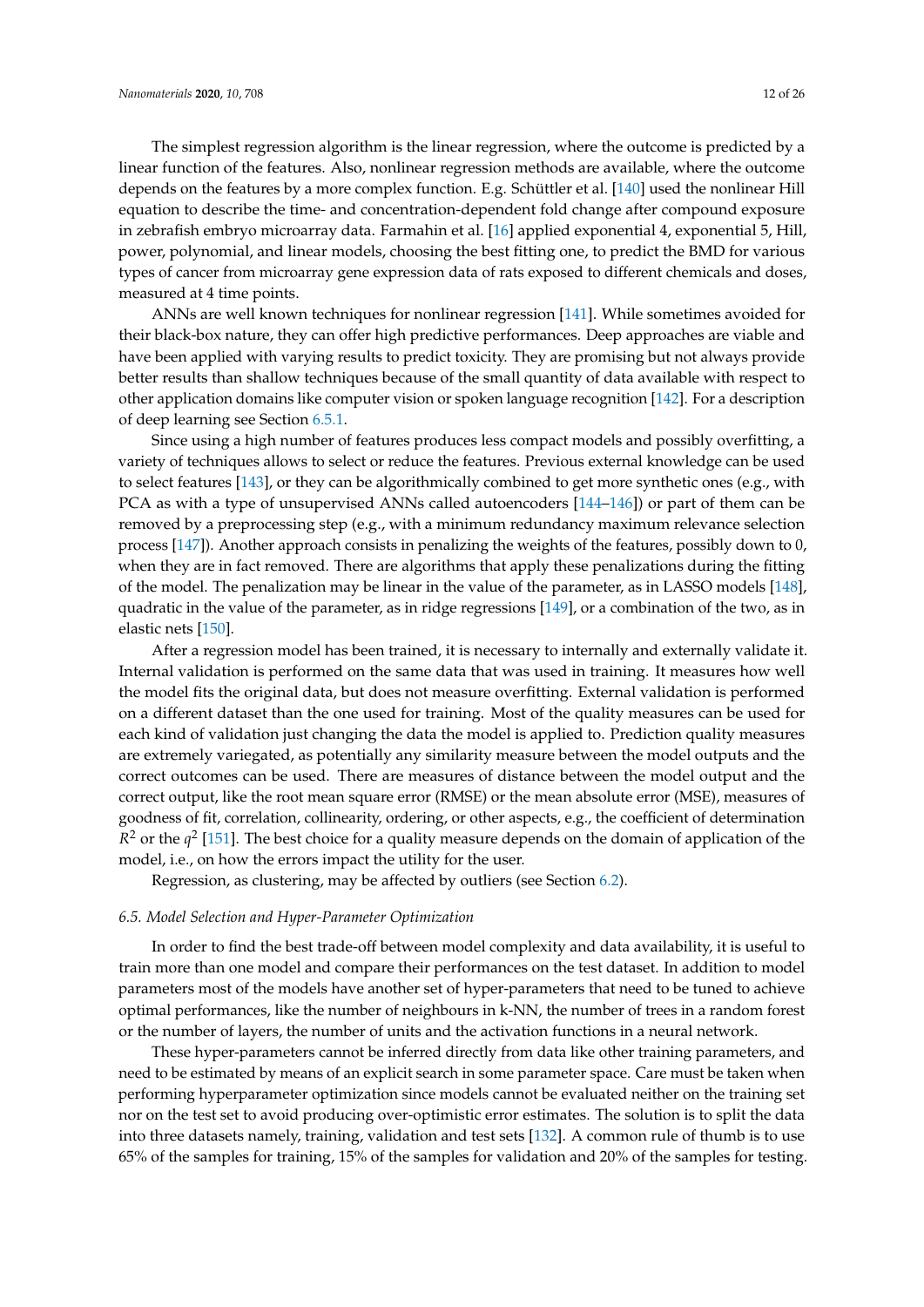When there is not enough data to ensure that model parameter estimates and performance estimates are stable, a simple split of the data is not the most efficient use of data. A more data-efficient approach is k-fold cross-validation, in which the dataset is randomly split into k subsets of approximately the same size, then iteratively, one of the k subsets is used as a validation set and the remaining k-1 subsets as training. The cross-validated estimate is then the average across the k runs, common choices for k are 5 or 10. The limit case where k is equal to the number of samples is called leave-one-out cross-validation.

In case of classification, care must be taken during either type of splitting in ensuring that the class distribution is preserved across the splits. This is particularly important for the case of heavily imbalanced datasets, where some of the splits may completely miss the less represented classes. To overcome this problem, the split may be performed taking into account the class labels and ensuring that each, e.g., the validation set has the same proportion of samples from each class.

Modeling of toxicogenomics data should always take into account the issues. For example, Minowa et al. identified genomic biomarkers for drug-induced renal injury from gene expression data, by applying filter based feature selection and linear classification algorithms. They evaluated their model by using a five-fold cross validation strategy and achieved high sensitivity and selectivity. The genes included in their model were primarily involved in DNA replication, cell cycle control, and oxidative stress and chemical stimuli.

More recently, Furxhi et al. [\[102\]](#page-21-12), compared the performances of different classifiers to predict nanomaterials in vitro toxicity. They used physicochemical properties and in vitro experimental conditions, from the safe and sustainable nanotechnology (s2NANO) database to predict the toxicity of nanomaterials based on cell viability. Their comparative analysis included eight classifiers of different categories such as rule induction, decision trees, function-based and Bayes classifiers. Furthermore, they used a meta-classifier approach to combine all their results. To train and validate the different models, they split the S2NANO dataset into a training (60%) and validation (40%) set. The training set was heavily unbalanced (with only a few toxic samples), thus they use the SMOTE technique to oversample the minority class. The internal validation was performed by using a 10-fold-cross validation strategy to reduce the randomness of the results, while the validation set was used for external validation. Eventually they used the Copeland index to identify the optimal classifier, that was an ensemble of random-forest, locally weighted learning and k-nearest-neighbour using euclidean distance classifier.

## <span id="page-12-0"></span>6.5.1. Deep Learning

In the ML field particular attention has been given to DL methodology as a very good alternative for big data analytics with a high rate of success [\[152\]](#page-23-14). This rapid advancement has been due to the development of more powerful GPU hardware, automatic differentiation software and the development of new architectures based on the ReLU activation function that reduced the issue of the vanishing gradient [\[153\]](#page-23-15). DL methods are composed of multiple processing layers and are able to cope with a high level of abstraction [\[154\]](#page-23-16). One of the biggest differences between DL methodologies and classical shallow learning is that DL does not necessarily require a feature extraction step before the learning process [\[154\]](#page-23-16). Indeed, DL methods take advantage of their multilayer structure to extract abstract and sophisticated features from the raw data input during the training process.

Algorithms for DL that have been used with success [\[155\]](#page-23-17) include feedforward neural network (FNN) [\[156\]](#page-23-18), convolutional neural network (CNN) [\[157\]](#page-23-19), and graph convolutional network (GCN) [\[158\]](#page-23-20). For example, Wang et al. [\[159\]](#page-23-21) compared the performances of deep neural networks (DNN) with respect to RF and SVM in the prediction of chemically induced liver injuries. They used whole-genome DNA microarray data to predict the presence or absence of three endpoints (biliary hyperplasia, fibrosis, and necrosis) for the drugs in the Open TG-GATEs database and DrugMatrix. The datasets were strongly unbalanced, with lots of negative samples and few positive ones, so they applied the SMOTE algorithm and used multiple metrics, such as F1 and MCC, to evaluate the model performances.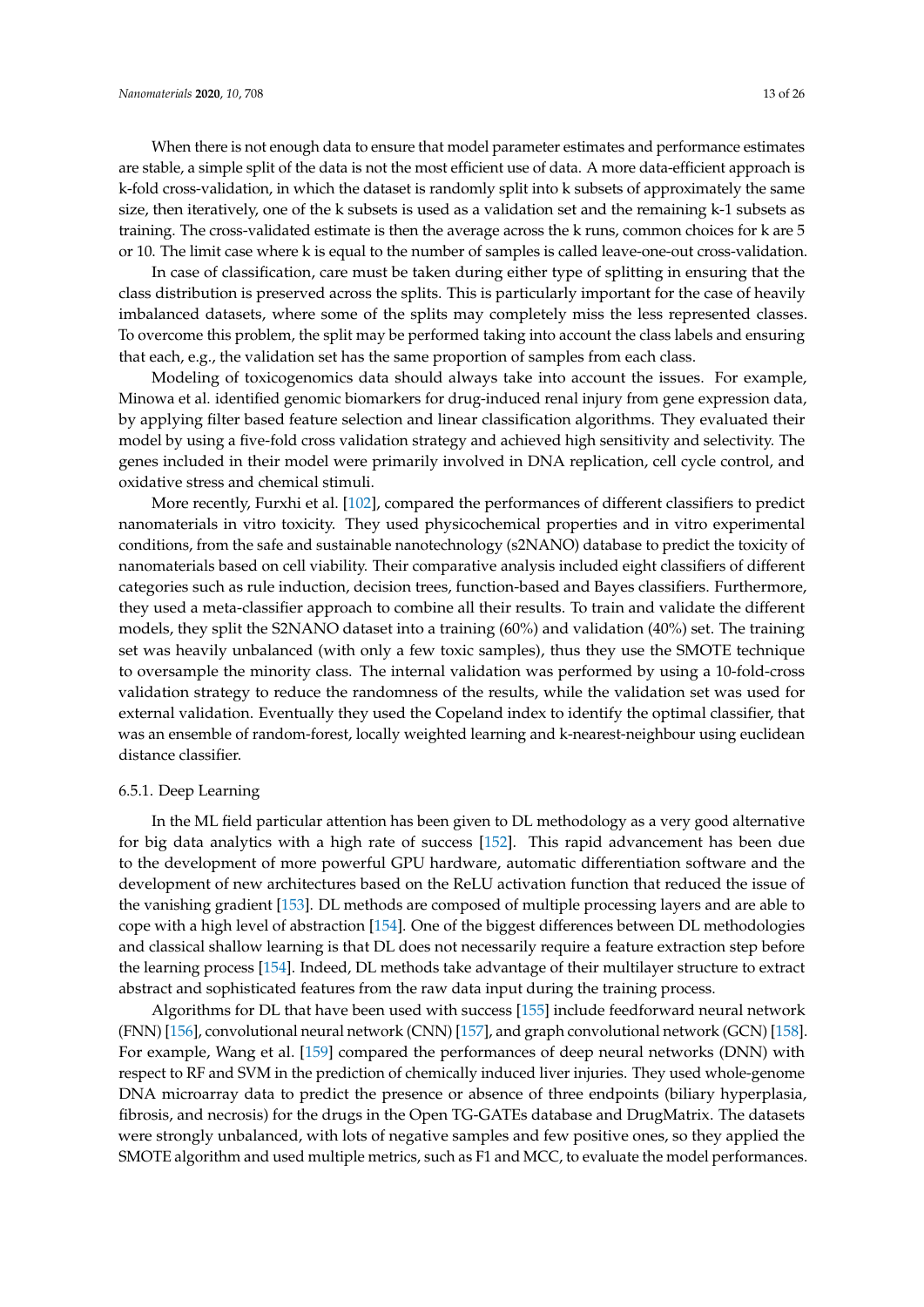Their results show that DNNs have better performance than SVM and RF with a higher generalization capability on the phenotype prediction.

The increasing interest in DL also favoured the creation of a high number of frameworks and platforms for the development of custom applications. Among those, the most used open source frameworks are Tensorflow, PyTorch and MXNet. Apart from frameworks, also platforms for the execution of computational experiments have become common. Many companies nowadays provide the hardware infrastructure required to train DL models as cloud instances in which is possible to develop "notebook" style general applications like Google Colab, Amazon Sagemaker and Azure Notebooks, as well as commercial platforms specialized on the analysis and integration of TGx data such as the Enalos Analytics [\(http://enalossuite.novamechanics.com\)](http://enalossuite.novamechanics.com) that is used by NanoSolveIT H2020 nanoinformatics project.

One main issue related to the modelling of TGx data is that the studies usually have a smaller number of samples than those needed from the DL methods. Thus, it is more difficult to assess whether the DL model can be well representative of a broad space of samples and if the conclusions that can be drawn from the model are reliable. One solution is to use transfer learning methodology under the assumption that the knowledge learned from a dataset can be used to improve the learning process from a different dataset with limited information [\[160\]](#page-23-22). Even if transfer learning has been successfully applied in image or video analysis and speech recognition, few efforts have been made to apply it to TGx studies. For example, Chen et al. [\[161\]](#page-24-0) developed a multitask multilayer feedforward neural network to inference the gene expression by using LINCS 1000, Genotype-Tissue Expression (GTEx) data and 1000 Genomes expression. Furthermore, DL methods have been successfully applied in the context of de novo drug design. For example, Popova et al. [\[162\]](#page-24-1) developed a new computational strategy called ReLeaSE (Reinforcement Learning for Structural Evolution) that integrates two deep neural networks, one generative and one predictive, that are used to generate novel target chemical libraries.

# *6.6. Data Integration for Multi-Omics Analyses*

The rapid advances of high-throughput "-omics" technologies lead to the production of different kinds of omics data, such as gene expression, microRNA expression (miRNA), copy number variation (CNV), single nucleotide polymorphism (SNP) and protein-protein interactions (PPI). Each of these experimental data potentially provides complementary information about the whole studied organism [\[163,](#page-24-2)[164\]](#page-24-3).

Depending on the nature of the data and on the statistical problem to address, the integration of heterogeneous data can be performed at different levels: early, intermediate and late [\[25\]](#page-18-18). Early integration consists in concatenating data from different views in a single one, without changing the nature of the data. This first type of integrative strategy applied in a TGx study allows us to increase the number of samples related to a particular experimental condition or to compare different experimental results [\[165,](#page-24-4)[166\]](#page-24-5). The transcriptomics datasets coming from different studies are first independently preprocessed and then concatenated to form a single dataset [\[167–](#page-24-6)[169\]](#page-24-7). Intermediate integration consists of transforming all the data sources into a common feature space before combining them. In the late integration methodologies, each view is analyzed separately and the results are then combined. Late integration methods are mainly used to combine statistics p-values across different studies. Different methodologies exist such as the combination of effect size and the Fisher sum of logs method. These methodologies can be strongly influenced by outliers, thus rank-based methodologies have been proposed to obtain more stable results [\[170,](#page-24-8)[171\]](#page-24-9).

Moreover, different TGx studies integrated gene expression or RNA-Seq data with biological assays, clinical chemistry, therapeutic categories or molecular pathways to get increasingly exhaustive reasoning of biological mechanisms and cellular functions associated with adverse outcomes from environmental exposures and toxicants [\[172\]](#page-24-10). For example, Zhang et al. [\[173\]](#page-24-11) assessed the toxic effect of doses of Zearalenone on cultured donkey granulosa cells (dGCs) by integrating gene expression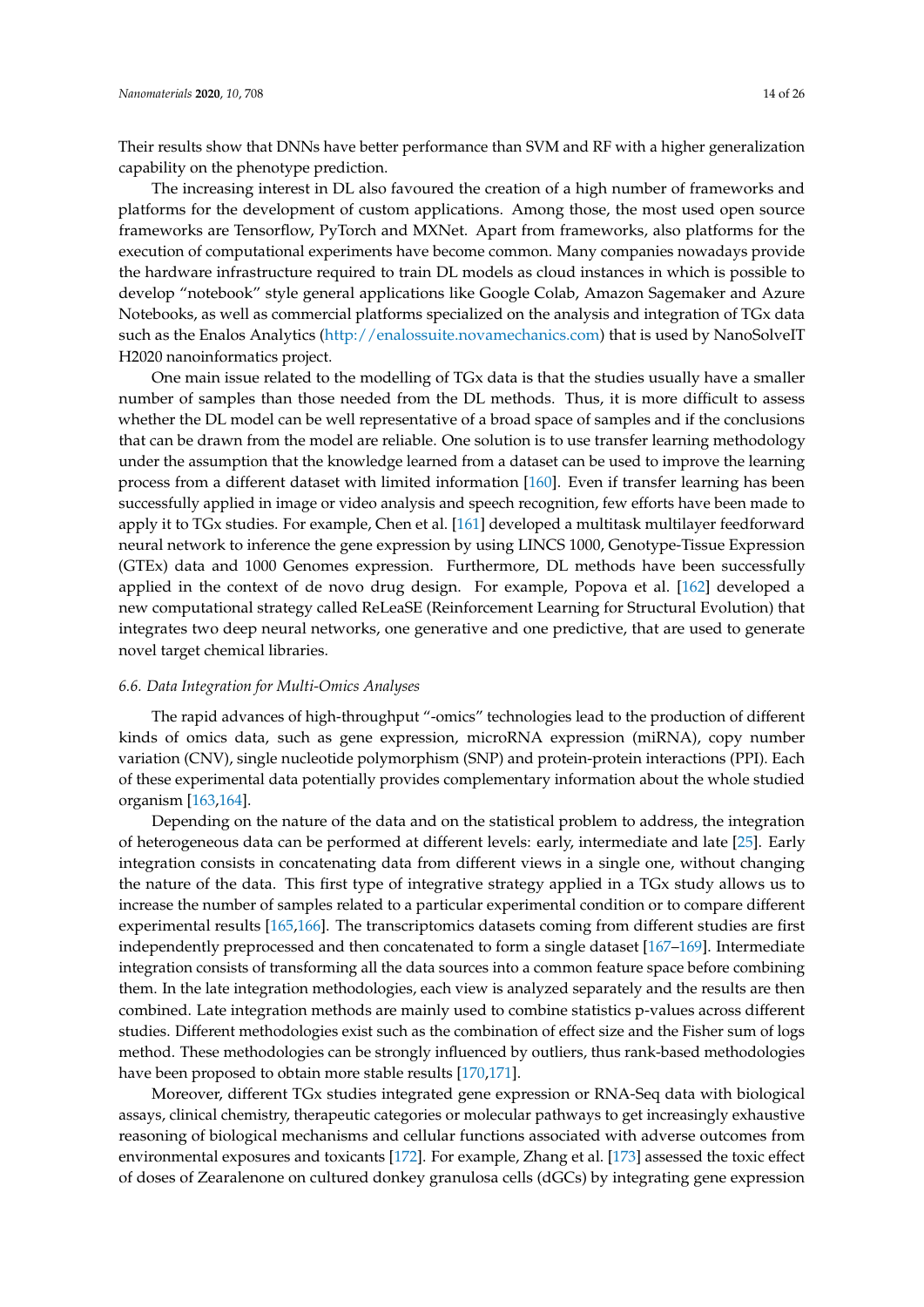data from RNA sequence analysis and RT-qPCR and immunofluorescence staining of dGCs, showing the dysregulation of apoptosis-related genes and induction of ovarian cancer-related genes via the PTEN/PI3K/AKT signaling pathway. Scala et al. performed an integrative analysis in which they combined the alterations of DNA methylation, mRNA and microRNA expression of ten carbon nanomaterials in order to better characterize their regulatory and functional map in three human cell lines [\[3](#page-16-2)[,174\]](#page-24-12).

Furthermore, a different set of ML methods, both supervised and unsupervised have been proposed for multi-omic data analysis. For example, Pavlidis et al. [\[175\]](#page-24-13) proposed an intermediate integration method based on SVM, to integrate microarray expression and phylogenetic profiles in order to infer gene function. Similarly, Napolitano et al. [\[9\]](#page-17-3) proposed a methodology for drug repositioning by integrating genome-wide gene expression measures, chemical structure and drug targets. Moreover, Kim et al. developed the Analysis Tool for Heritable and Environmental Network Associations (ATHENA), a grammatical evolution neural networks (GENN) algorithm to integrate different omics data for identifying features associated with cancer clinical outcomes [\[176\]](#page-24-14). Different unsupervised multi-view clustering methodologies have been proposed, such as MVDA [\[25\]](#page-18-18) and SNF [\[177\]](#page-24-15), for patient stratification in cancer studies or iNMF that is a multi-view biclustering algorithm for module detection genomic datasets [\[178\]](#page-24-16).

# 6.6.1. Integrate Transcriptomic Datasets with Molecular Descriptors for Hybrid Qsar Models

Following the assumption that the relationship between structural properties and phenotypic effects of exposure is indirectly mediated by its MOA, an alternative approach to identify markers for toxicity could focus on defining hybrid predictive models that combine both structural properties and TGx features [\[9\]](#page-17-3). For example, Perualila-Tan et al. combined gene expression and chemical information to infer if the gene expression response is caused by the presence or absence of a particular chemical sub-structure [\[179\]](#page-24-17). In addition, Serra et al. proposed a methodology that integrates molecular descriptors and gene modifications to create a hybrid QSAR model that predicts human serum albumin binding of small molecules [\[180\]](#page-24-18).

# **7. Conclusions**

In this third part of the three-article series review on transcriptomics data in TGx, we provided an overview of the state-of-the-art methodologies to analyze, interpret and model TGx data that are used to better explain the compounds' MOAs and to perform toxicity predictions.

The availability of open source transcriptomics datasets led to the development of different downstream analysis and modelling methodologies to answer specific research questions. For example, the BMD analysis allows identifying the minimal doses that affect the gene expression. The gene co-expression network analysis can elucidate the similarity/dissimilarity in treatment response. Read-across methods can be used to fill data-gaps and translate knowledge from existing compounds to the most similar ones. AOPs can be used to explain the links between a molecular initiating event after exposure and the final adverse outcome by creating a chain of relevant key events. Furthermore, ML methods can be used to create accurate and reliable models for toxicity prediction. Key aspects are robust and accurate predictions, rigorous model validation, well defined AD, and when possible an easy interpretation of model results. Predictive models that satisfy these requirements might assist the risk assessment and decision-making procedure [\[81\]](#page-20-21).

One major issue of concern is the reproducibility of data and the quality assurance that are of utmost importance for all data used for modelling. Lack of high-quality data will result in unreliable in silico models that will not be exploitable for regulatory purposes. A more thoughtful discussion about data generation can be found in the first part of this review series. Moreover, open data access, open protocols and publicly available meta-data annotations, although not the focus of this review, are integral for reproducible analyses as part of the FAIR Data Principles in order to make data findable, accessible, interoperable and reusable [\[181\]](#page-25-0).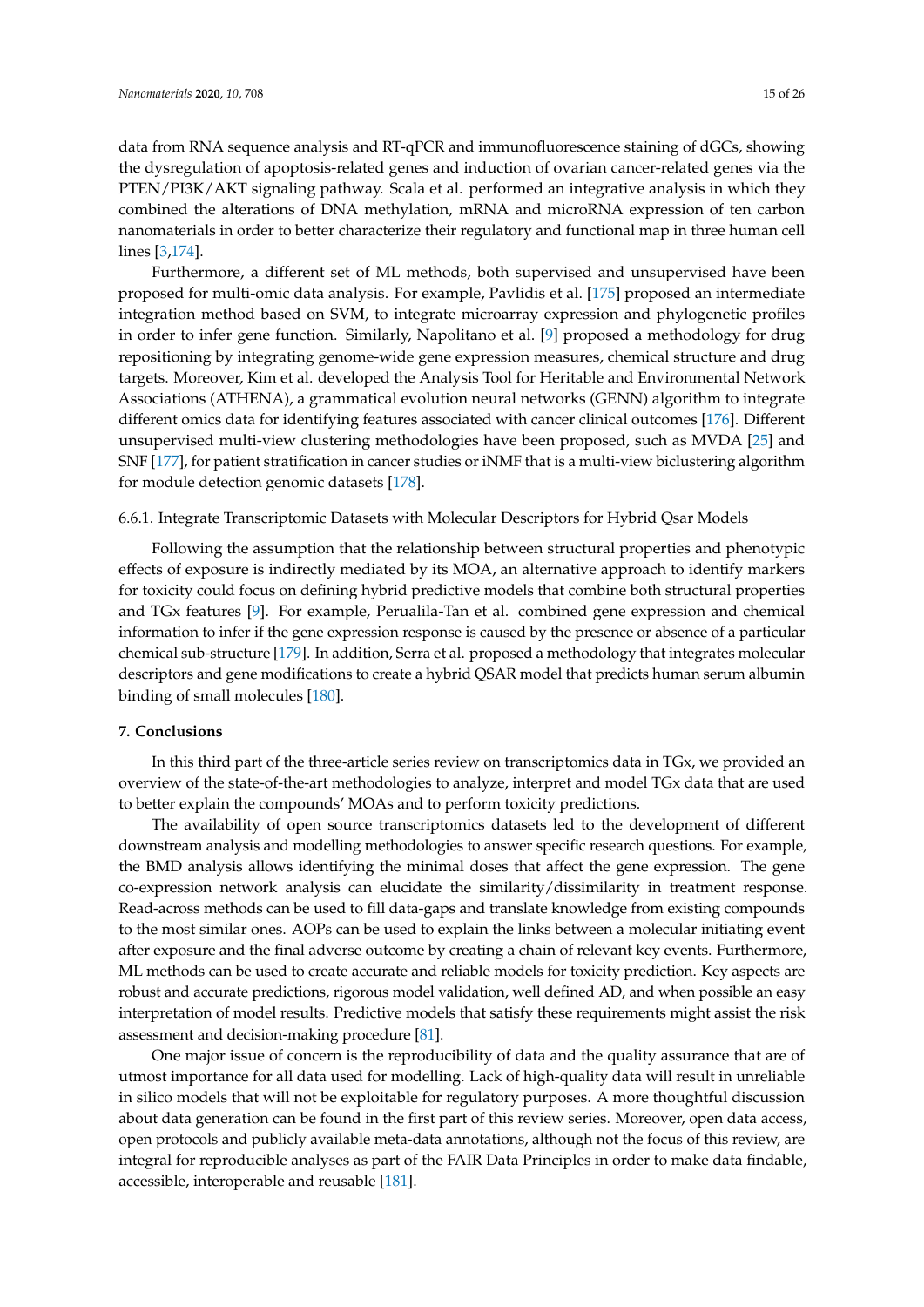In conclusion, TGx methodologies have a good potential to become part of the regulatory hazard assessment when all aspects from data generation to data preprocessing and modelling will be harmonized, and openly available for the scientific and regulatory communities. Furthermore, we believe that some methodologies and techniques implemented in other fields (e.g., QSAR) could be translated in the contest of TGx. Eventually, future methods could combine ML algorithms and dose-dependencies methods in order to identify biomarkers of toxicity.

This review can be considered the starting point to identify the best downstream analysis methodology to apply to TGx data depending on the problem in hand. It is important to highlight that each one of the described methods can be used individually, but they can also be concatenated in a pipeline to perform a more comprehensive TGx analysis. Moreover, it is important to note that all the modelling methodologies strongly rely on careful planning of the exposure conditions and robust data preprocessing, discussed in detail in the first and second parts of this review series.

**Author Contributions:** Conceptualization, D.G., A.S. Methodology, A.S. Investigation, A.S. Writing—original draft preparation, A.S., M.F., L.C., I.L., G.M., P.K., P.N., A.F. P.A.S.K. Writing—review and editing, A.S., M.F., L.C., I.L., G.M., P.K., P.N., A.F., P.A.S.K., K.J., M.K.H., J.-S.C., N.S., M.G., T.P., T.-H.Y., H.S., R.G., A.A., D.G. Visualization, A.S., M.F., L.C., and A.A. Supervision, D.G. Funding acquisition, D.G., A.A., R.G., H.S., T.-H.Y., T.P., M.G. All authors have read and agreed to the published version of the manuscript.

**Funding:** This research was funded by the Academy of Finland [grant number 322761] and the EU H2020 NanoSolveIT project [grant number 814572].

**Acknowledgments:** The authors would like to thank David Winkler for critical comments to the manuscript.

**Conflicts of Interest:** The authors declare no conflict of interest.

## **Abbreviations**

| AD            | applicability domain                                               |
|---------------|--------------------------------------------------------------------|
| AI            | artificial intelligence                                            |
| AIC           | Akaike criterion                                                   |
| <b>ANNs</b>   | artificial neural networks                                         |
| AOP           | adverse outcome pathways                                           |
| <b>ATHENA</b> | Analysis Tool for Heritable and Environmental Network Associations |
| <b>BMD</b>    | benchmark dose                                                     |
| <b>BMDL</b>   | benchmark dose lower bound                                         |
| <b>BMDU</b>   | benchmark dose upper bound                                         |
| <b>BMR</b>    | benchmark regulation                                               |
| CART          | classification and regression trees                                |
| <b>CFS</b>    | correlation feature selection                                      |
| <b>CNN</b>    | convolutional neural network                                       |
| <b>CNV</b>    | copy number variation                                              |
| <b>CMAP</b>   | Connectivity Map                                                   |
| <b>DAGs</b>   | directed acyclic graphs                                            |
| dGCs          | donkey granulosa cells                                             |
| DL            | deep learning                                                      |
| DT            | decision trees                                                     |
| <b>EFSA</b>   | European Food Safety Authority                                     |
| <b>FN</b>     | false negative                                                     |
| <b>FNN</b>    | feedforward neural network                                         |
| FP            | false positive                                                     |
| <b>GCN</b>    | graph convolutional network                                        |
| <b>GENN</b>   | grammatical evolution neural network                               |
| GFA           | group factor analysis                                              |

The following abbreviations are used in this manuscript: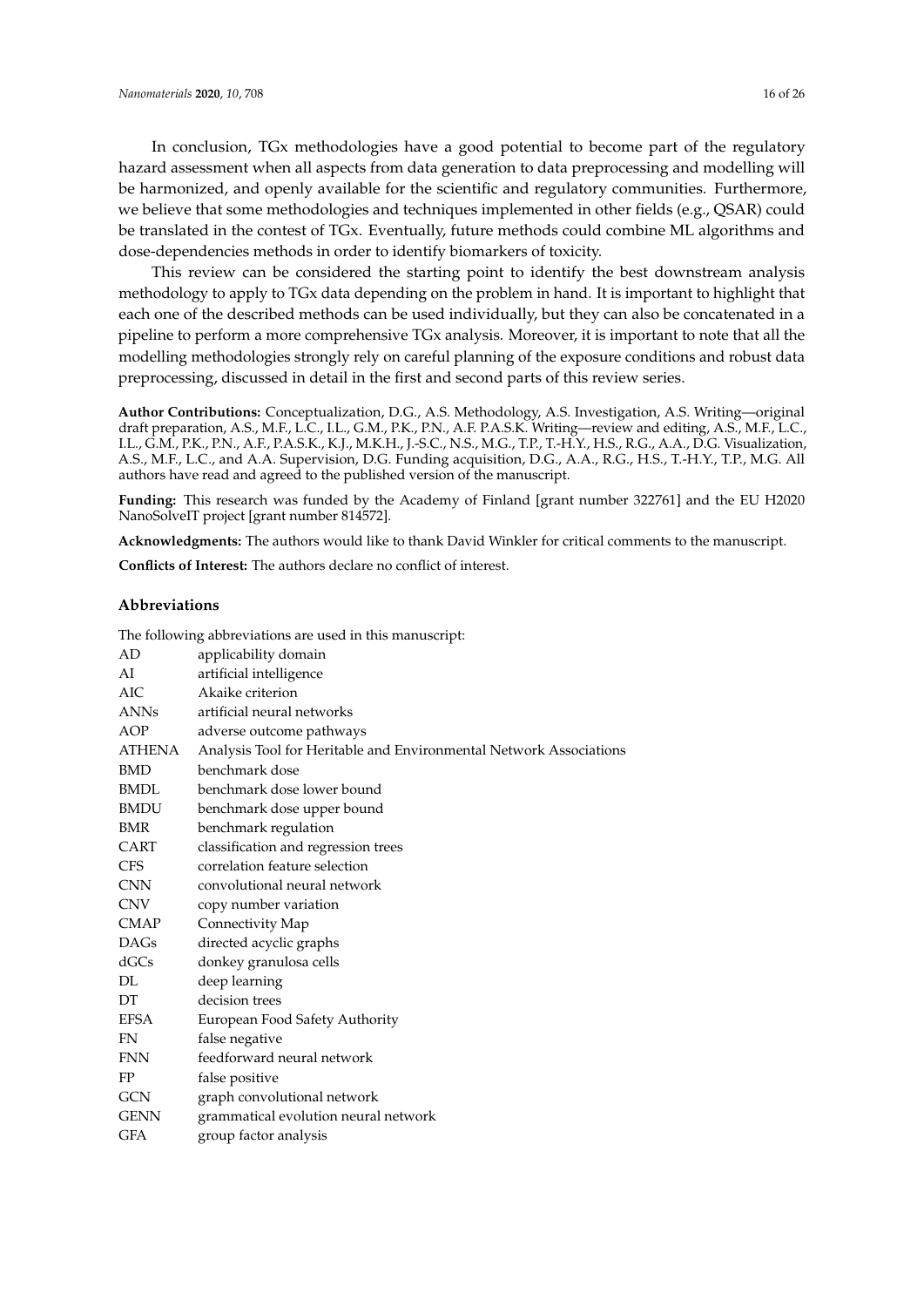| GO                | gene ontology                                                            |
|-------------------|--------------------------------------------------------------------------|
| GTEx              | Genotype-Tissue Expression                                               |
| ΚE                | key events                                                               |
| K-NN              | k-nearest neighbors                                                      |
| IC50              | half maximal inhibitory concentration                                    |
| L <sub>1000</sub> | Library of Integrated Network-Based Cellular Signatures 1000             |
| LDA               | linear discriminant analysis                                             |
| LDrA              | Latent Dirichlet Allocation                                              |
| LR                | logistic regression                                                      |
| MDS               | multidimensional scaling                                                 |
| MF                | matrix factorization                                                     |
| МI                | mutual information                                                       |
| ML                | machine learning                                                         |
| MOA               | mechanism of action                                                      |
| MOE               | molecular initiating event                                               |
| MVDA              | multi-view data analysis                                                 |
| miRNA             | microRNA                                                                 |
| MTF               | bayesian multi-tensor factorization                                      |
| NAM               | novell assessment methods                                                |
| NΒ                | naive bayes                                                              |
| OECD              | Organisation for Economic Co-operation and Development                   |
| Open TG-GATEs     | Open Toxicogenomics Project-Genomics Assisted Toxicity Evaluation System |
| PCA               | principal component analysis                                             |
| PLSDA             | partial least squares discriminant analysis                              |
| POD               | point of departure                                                       |
| PPI               | protein-protein interactions                                             |
| PTGS              | Predictive Toxicogenomics Space                                          |
| QSAR              | quantitative structure activity relationship                             |
| ReLU              | Rectified Linear Unit                                                    |
| RF                | random forest                                                            |
| RIVM              | Rijksinstituut voor Volksgezondheid en Milieu institute                  |
| RNA-Seq           | RNA sequencing                                                           |
| SNF               | similarity network fusion                                                |
| SNP               | single nucleotide polymorphism                                           |
| <b>SVM</b>        | support vector machines                                                  |
| tSNE              | t-distributed stochastic neighbour embedding                             |
| TGx               | Toxicogenomics                                                           |
| TN                | true negative                                                            |
| TP                | true positive                                                            |
| UMAP              | Uniform Manifold Approximation and Projection                            |

# **References**

- <span id="page-16-0"></span>1. Grimm, D. The dose can make the poison: Lessons learned from adverse in vivo toxicities caused by RNAi overexpression. *Silence* **2011**, *2*, 8. [\[CrossRef\]](http://dx.doi.org/10.1186/1758-907X-2-8) [\[PubMed\]](http://www.ncbi.nlm.nih.gov/pubmed/22029761)
- <span id="page-16-1"></span>2. Kinaret, P.; Marwah, V.; Fortino, V.; Ilves, M.; Wolff, H.; Ruokolainen, L.; Auvinen, P.; Savolainen, K.; Alenius, H.; Greco, D. Network analysis reveals similar transcriptomic responses to intrinsic properties of carbon nanomaterials in vitro and in vivo. *ACS Nano* **2017**, *11*, 3786–3796. [\[CrossRef\]](http://dx.doi.org/10.1021/acsnano.6b08650) [\[PubMed\]](http://www.ncbi.nlm.nih.gov/pubmed/28380293)
- <span id="page-16-2"></span>3. Scala, G.; Kinaret, P.; Marwah, V.; Sund, J.; Fortino, V.; Greco, D. Multi-omics analysis of ten carbon nanomaterials effects highlights cell type specific patterns of molecular regulation and adaptation. *NanoImpact* **2018**, *11*, 99–108. [\[CrossRef\]](http://dx.doi.org/10.1016/j.impact.2018.05.003) [\[PubMed\]](http://www.ncbi.nlm.nih.gov/pubmed/32140619)
- 4. Robinson, J.F.; Pennings, J.L.; Piersma, A.H. A review of toxicogenomic approaches in developmental toxicology. In *Developmental Toxicology*; Springer: Berlin, Germany, 2012; pp. 347–371.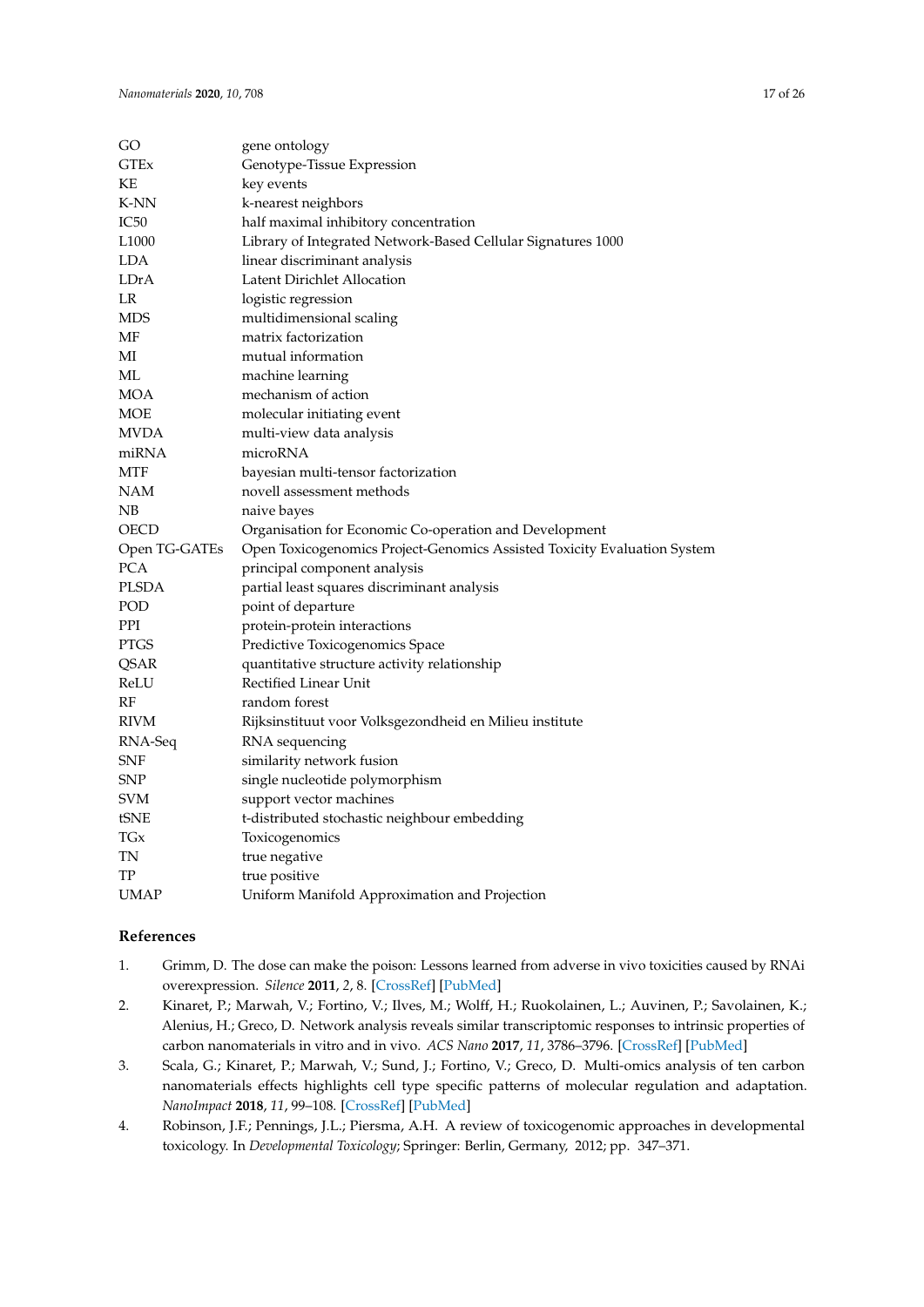- <span id="page-17-1"></span>5. Alexander-Dann, B.; Pruteanu, L.L.; Oerton, E.; Sharma, N.; Berindan-Neagoe, I.; Módos, D.; Bender, A. Developments in toxicogenomics: Understanding and predicting compound-induced toxicity from gene expression data. *Mol. Omics* **2018**, *14*, 218–236. [\[CrossRef\]](http://dx.doi.org/10.1039/C8MO00042E)
- <span id="page-17-12"></span>6. Eichner, J.; Wrzodek, C.; Römer, M.; Ellinger-Ziegelbauer, H.; Zell, A. Evaluation of toxicogenomics approaches for assessing the risk of nongenotoxic carcinogenicity in rat liver. *PLoS ONE* **2014**, *9*. [\[CrossRef\]](http://dx.doi.org/10.1371/journal.pone.0097678)
- <span id="page-17-0"></span>7. Waters, M.D.; Fostel, J.M. Toxicogenomics and systems toxicology: Aims and prospects. *Nat. Rev. Genet.* **2004**, *5*, 936–948. [\[CrossRef\]](http://dx.doi.org/10.1038/nrg1493)
- <span id="page-17-2"></span>8. Iorio, F.; Bosotti, R.; Scacheri, E.; Belcastro, V.; Mithbaokar, P.; Ferriero, R.; Murino, L.; Tagliaferri, R.; Brunetti-Pierri, N.; Isacchi, A.; et al. Discovery of drug mode of action and drug repositioning from transcriptional responses. *Proc. Natl. Acad. Sci. USA* **2010**, *107*, 14621–14626. [\[CrossRef\]](http://dx.doi.org/10.1073/pnas.1000138107)
- <span id="page-17-3"></span>9. Napolitano, F.; Zhao, Y.; Moreira, V.M.; Tagliaferri, R.; Kere, J.; D'Amato, M.; Greco, D. Drug repositioning: A machine-learning approach through data integration. *J. Cheminformatics* **2013**, *5*, 30. [\[CrossRef\]](http://dx.doi.org/10.1186/1758-2946-5-30)
- <span id="page-17-4"></span>10. Waring, J.F.; Jolly, R.A.; Ciurlionis, R.; Lum, P.Y.; Praestgaard, J.T.; Morfitt, D.C.; Buratto, B.; Roberts, C.; Schadt, E.; Ulrich, R.G. Clustering of hepatotoxins based on mechanism of toxicity using gene expression profiles. *Toxicol. Appl. Pharmacol.* **2001**, *175*, 28–42. [\[CrossRef\]](http://dx.doi.org/10.1006/taap.2001.9243)
- 11. Hamadeh, H.K.; Bushel, P.R.; Jayadev, S.; DiSorbo, O.; Bennett, L.; Li, L.; Tennant, R.; Stoll, R.; Barrett, J.C.; Paules, R.S.; et al. Prediction of compound signature using high density gene expression profiling. *Toxicol. Sci.* **2002**, *67*, 232–240. [\[CrossRef\]](http://dx.doi.org/10.1093/toxsci/67.2.232)
- <span id="page-17-15"></span>12. Kohonen, P.; Parkkinen, J.A.; Willighagen, E.L.; Ceder, R.; Wennerberg, K.; Kaski, S.; Grafström, R.C. A transcriptomics data-driven gene space accurately predicts liver cytopathology and drug-induced liver injury. *Nat. Commun.* **2017**, *8*, 1–15. [\[CrossRef\]](http://dx.doi.org/10.1038/ncomms15932) [\[PubMed\]](http://www.ncbi.nlm.nih.gov/pubmed/28671182)
- <span id="page-17-5"></span>13. Nagata, K.; Washio, T.; Kawahara, Y.; Unami, A. Toxicity prediction from toxicogenomic data based on class association rule mining. *Toxicol. Rep.* **2014**, *1*, 1133–1142. [\[CrossRef\]](http://dx.doi.org/10.1016/j.toxrep.2014.10.014) [\[PubMed\]](http://www.ncbi.nlm.nih.gov/pubmed/28962323)
- <span id="page-17-6"></span>14. Nymark, P.; Bakker, M.; Dekkers, S.; Franken, R.; Fransman, W.; García-Bilbao, A.; Greco, D.; Gulumian, M.; Hadrup, N.; Halappanavar, S.; et al. Toward Rigorous Materials Production: New Approach Methodologies Have Extensive Potential to Improve Current Safety Assessment Practices. *Small* **2020**, 1904749. [\[CrossRef\]](http://dx.doi.org/10.1002/smll.201904749) [\[PubMed\]](http://www.ncbi.nlm.nih.gov/pubmed/31913582)
- <span id="page-17-7"></span>15. ECHA. New Approach Methodologies in Regulatory Science. In Proceedings of the a Scientific Workshop, Helsinki, Finland, 19–20 April 2016.
- <span id="page-17-8"></span>16. Farmahin, R.; Williams, A.; Kuo, B.; Chepelev, N.L.; Thomas, R.S.; Barton-Maclaren, T.S.; Curran, I.H.; Nong, A.; Wade, M.G.; Yauk, C.L. Recommended approaches in the application of toxicogenomics to derive points of departure for chemical risk assessment. *Arch. Toxicol.* **2017**, *91*, 2045–2065. [\[CrossRef\]](http://dx.doi.org/10.1007/s00204-016-1886-5)
- 17. Moffat, I.; Chepelev, N.L.; Labib, S.; Bourdon-Lacombe, J.; Kuo, B.; Buick, J.K.; Lemieux, F.; Williams, A.; Halappanavar, S.; Malik, A.I.; et al. Comparison of toxicogenomics and traditional approaches to inform mode of action and points of departure in human health risk assessment of benzo [a] pyrene in drinking water. *Crit. Rev. Toxicol.* **2015**, *45*, 1–43. [\[CrossRef\]](http://dx.doi.org/10.3109/10408444.2014.973934)
- <span id="page-17-16"></span>18. Halappanavar, S.; Rahman, L.; Nikota, J.; Poulsen, S.S.; Ding, Y.; Jackson, P.; Wallin, H.; Schmid, O.; Vogel, U.; Williams, A. Ranking of nanomaterial potency to induce pathway perturbations associated with lung responses. *NanoImpact* **2019**, *14*, 100158. [\[CrossRef\]](http://dx.doi.org/10.1016/j.impact.2019.100158)
- <span id="page-17-9"></span>19. Dean, J.L.; Zhao, Q.J.; Lambert, J.C.; Hawkins, B.S.; Thomas, R.S.; Wesselkamper, S.C. Editor's highlight: Application of gene set enrichment analysis for identification of chemically induced, biologically relevant transcriptomic networks and potential utilization in human health risk assessment. *Toxicol. Sci.* **2017**, *157*, 85–99.
- <span id="page-17-10"></span>20. Serra, A.; Letunic, I.; Fortino, V.; Handy, R.D.; Fadeel, B.; Tagliaferri, R.; Greco, D. INSIdE NANO: A systems biology framework to contextualize the mechanism-of-action of engineered nanomaterials. *Sci. Rep.* **2019**, *9*, 1–10. [\[CrossRef\]](http://dx.doi.org/10.1038/s41598-018-37411-y)
- <span id="page-17-11"></span>21. Varsou, D.D.; Tsiliki, G.; Nymark, P.; Kohonen, P.; Grafström, R.; Sarimveis, H. toxFlow: A web-based application for read-across toxicity prediction using omics and physicochemical data. *J. Chem. Inf. Model.* **2018**, *58*, 543–549. [\[CrossRef\]](http://dx.doi.org/10.1021/acs.jcim.7b00160)
- <span id="page-17-13"></span>22. Barel, G.; Herwig, R. Network and pathway analysis of toxicogenomics data. *Front. Genet.* **2018**, *9*, 484. [\[CrossRef\]](http://dx.doi.org/10.3389/fgene.2018.00484)
- <span id="page-17-14"></span>23. Jabeen, A.; Ahmad, N.; Raza, K. Machine learning-based state-of-the-art methods for the classification of rna-seq data. In *Classification in BioApps*; Springer: Berlin, Germany, 2018; pp. 133–172.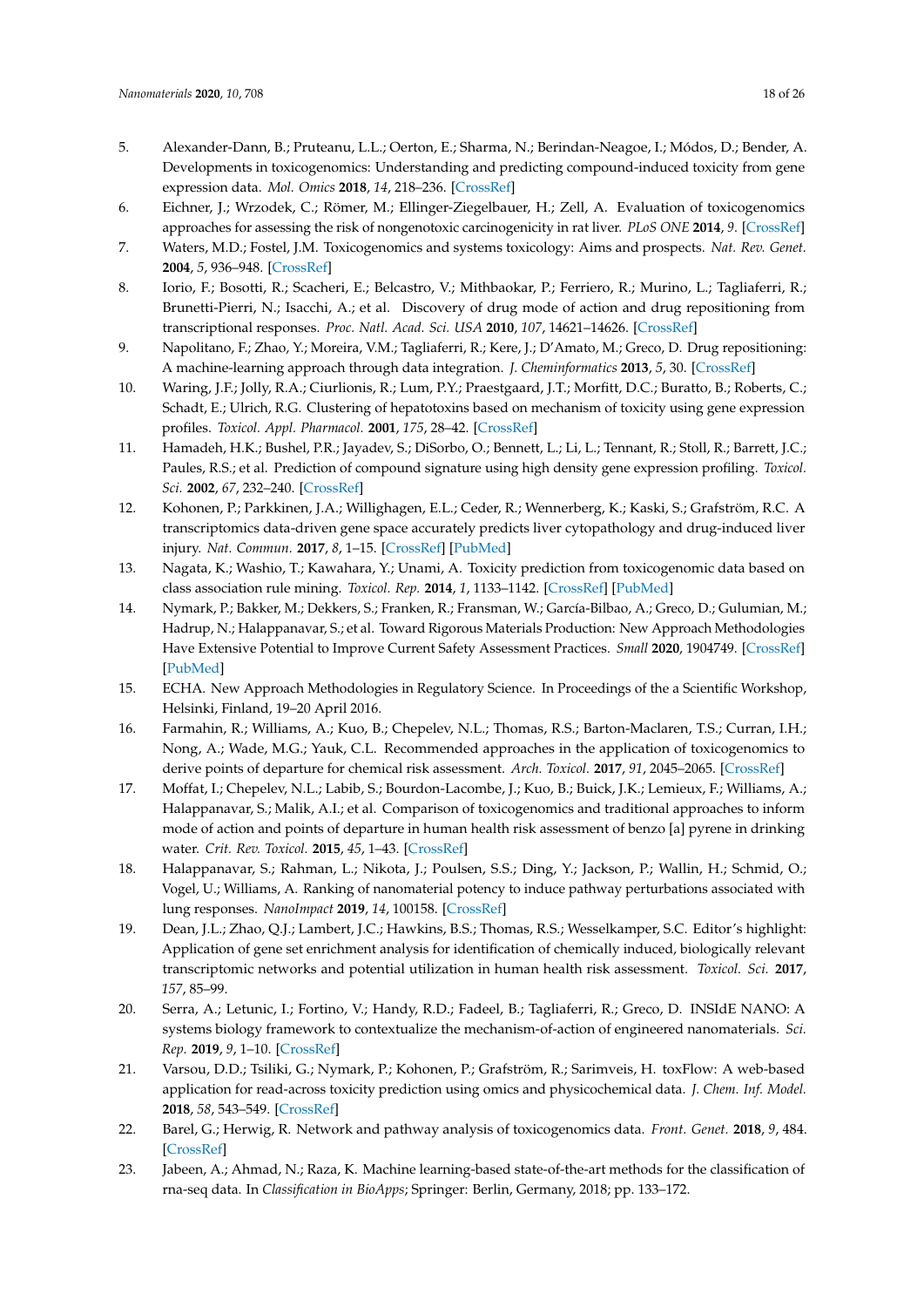- <span id="page-18-17"></span>24. Serra, A.; Galdi, P.; Tagliaferri, R. Machine learning for bioinformatics and neuroimaging. *Wiley Interdiscip. Rev. Data Min. Knowl. Discov.* **2018**, *8*, e1248. [\[CrossRef\]](http://dx.doi.org/10.1002/widm.1248)
- <span id="page-18-18"></span>25. Serra, A.; Fratello, M.; Fortino, V.; Raiconi, G.; Tagliaferri, R.; Greco, D. MVDA: A multi-view genomic data integration methodology. *BMC Bioinform.* **2015**, *16*, 261. [\[CrossRef\]](http://dx.doi.org/10.1186/s12859-015-0680-3)
- <span id="page-18-0"></span>26. Fortino, V.; Kinaret, P.; Fyhrquist, N.; Alenius, H.; Greco, D. A robust and accurate method for feature selection and prioritization from multi-class OMICs data. *PLoS ONE* **2014**, *9*. [\[CrossRef\]](http://dx.doi.org/10.1371/journal.pone.0107801) [\[PubMed\]](http://www.ncbi.nlm.nih.gov/pubmed/25247789)
- <span id="page-18-1"></span>27. Liu, Z.; Huang, R.; Roberts, R.; Tong, W. Toxicogenomics: A 2020 Vision. *Trends Pharmacol. Sci.* **2019**, *40*, 92–103. [\[CrossRef\]](http://dx.doi.org/10.1016/j.tips.2018.12.001) [\[PubMed\]](http://www.ncbi.nlm.nih.gov/pubmed/30594306)
- <span id="page-18-2"></span>28. Wu, Y.; Wang, G. Machine learning based toxicity prediction: From chemical structural description to transcriptome analysis. *Int. J. Mol. Sci.* **2018**, *19*, 2358. [\[CrossRef\]](http://dx.doi.org/10.3390/ijms19082358) [\[PubMed\]](http://www.ncbi.nlm.nih.gov/pubmed/30103448)
- <span id="page-18-3"></span>29. Davis, J.A.; Gift, J.S.; Zhao, Q.J. Introduction to benchmark dose methods and US EPA's benchmark dose software (BMDS) version 2.1. 1. *Toxicol. Appl. Pharmacol.* **2011**, *254*, 181–191. [\[CrossRef\]](http://dx.doi.org/10.1016/j.taap.2010.10.016) [\[PubMed\]](http://www.ncbi.nlm.nih.gov/pubmed/21034758)
- 30. Haber, L.T.; Dourson, M.L.; Allen, B.C.; Hertzberg, R.C.; Parker, A.; Vincent, M.J.; Maier, A.; Boobis, A.R. Benchmark dose (BMD) modeling: Current practice, issues, and challenges. *Crit. Rev. Toxicol.* **2018**, *48*, 387–415. [\[CrossRef\]](http://dx.doi.org/10.1080/10408444.2018.1430121) [\[PubMed\]](http://www.ncbi.nlm.nih.gov/pubmed/29516780)
- <span id="page-18-4"></span>31. Serra, A.; Saarimäki, L.A.; Fratello, M.; Marwah, V.S.; Greco, D. BMDx: A graphical Shiny application to perform Benchmark Dose analysis for transcriptomics data. *Bioinformatics* **2020**. [\[CrossRef\]](http://dx.doi.org/10.1093/bioinformatics/btaa030)
- <span id="page-18-5"></span>32. Hu, J.; Kapoor, M.; Zhang, W.; Hamilton, S.R.; Coombes, K.R. Analysis of dose–response effects on gene expression data with comparison of two microarray platforms. *Bioinformatics* **2005**, *21*, 3524–3529. [\[CrossRef\]](http://dx.doi.org/10.1093/bioinformatics/bti592)
- <span id="page-18-6"></span>33. Thomas, R.S.; Allen, B.C.; Nong, A.; Yang, L.; Bermudez, E.; Clewell III, H.J.; Andersen, M.E. A method to integrate benchmark dose estimates with genomic data to assess the functional effects of chemical exposure. *Toxicol. Sci.* **2007**, *98*, 240–248. [\[CrossRef\]](http://dx.doi.org/10.1093/toxsci/kfm092)
- <span id="page-18-7"></span>34. Abraham, K.; Mielke, H.; Lampen, A. Hazard characterization of 3-MCPD using benchmark dose modeling: Factors influencing the outcome. *Eur. J. Lipid Sci. Technol.* **2012**, *114*, 1225–1226. [\[CrossRef\]](http://dx.doi.org/10.1002/ejlt.201200250)
- <span id="page-18-8"></span>35. Committee, E.S.; Hardy, A.; Benford, D.; Halldorsson, T.; Jeger, M.J.; Knutsen, H.K.; More, S.; Naegeli, H.; Noteborn, H.; Ockleford, C.; et al. Guidance on the use of the weight of evidence approach in scientific assessments. *EFSA J.* **2017**, *15*, e04971.
- <span id="page-18-9"></span>36. Committee, E.S.; Hardy, A.; Benford, D.; Halldorsson, T.; Jeger, M.J.; Knutsen, K.H.; More, S.; Mortensen, A.; Naegeli, H.; Noteborn, H.; et al. Update: Use of the benchmark dose approach in risk assessment. *EFSA J.* **2017**, *15*, e04658.
- <span id="page-18-10"></span>37. Slob, W. Joint project on benchmark dose modelling with RIVM. *EFSA Support. Publ.* **2018**, *15*, 1497E. [\[CrossRef\]](http://dx.doi.org/10.2903/sp.efsa.2018.EN-1497)
- <span id="page-18-11"></span>38. Varewyck, M.; Verbeke, T. Software for benchmark dose modelling. *EFSA Support. Publ.* **2017**, *14*, 1170E. [\[CrossRef\]](http://dx.doi.org/10.2903/sp.efsa.2017.EN-1170)
- <span id="page-18-12"></span>39. Yang, L.; Allen, B.C.; Thomas, R.S. BMDExpress: A software tool for the benchmark dose analyses of genomic data. *BMC Genom.* **2007**, *8*, 387. [\[CrossRef\]](http://dx.doi.org/10.1186/1471-2164-8-387)
- 40. Kuo, B.; Francina Webster, A.; Thomas, R.S.; Yauk, C.L. BMDExpress Data Viewer-a visualization tool to analyze BMDExpress datasets. *J. Appl. Toxicol.* **2016**, *36*, 1048–1059. [\[CrossRef\]](http://dx.doi.org/10.1002/jat.3265)
- <span id="page-18-13"></span>41. Phillips, J.R.; Svoboda, D.L.; Tandon, A.; Patel, S.; Sedykh, A.; Mav, D.; Kuo, B.; Yauk, C.L.; Yang, L.; Thomas, R.S.; et al. BMDExpress 2: Enhanced transcriptomic dose-response analysis workflow. *Bioinformatics* **2019**, *35*, 1780–1782. [\[CrossRef\]](http://dx.doi.org/10.1093/bioinformatics/bty878)
- <span id="page-18-14"></span>42. Pramana, S.; Lin, D.; Haldermans, P.; Shkedy, Z.; Verbeke, T.; Göhlmann, H.; De Bondt, A.; Talloen, W.; Bijnens, L. IsoGene: An R package for analyzing dose-response studies in microarray experiments. *R J.* **2010**, *2*, 5–12. [\[CrossRef\]](http://dx.doi.org/10.32614/RJ-2010-001)
- <span id="page-18-15"></span>43. Otava, M.; Sengupta, R.; Shkedy, Z.; Lin, D.; Pramana, S.; Verbeke, T.; Haldermans, P.; Hothorn, L.A.; Gerhard, D.; Kuiper, R.M.; et al. IsoGeneGUI: Multiple approaches for dose-response analysis of microarray data using R. *R J.* **2017**, *9*, 14–26. [\[CrossRef\]](http://dx.doi.org/10.32614/RJ-2017-002)
- <span id="page-18-16"></span>44. Lin, D.; Shkedy, Z.; Yekutieli, D.; Burzykowski, T.; Göhlmann, H.W.; De Bondt, A.; Perera, T.; Geerts, T.; Bijnens, L. Testing for trends in dose-response microarray experiments: A comparison of several testing procedures, multiplicity and resampling-based inference. *Stat. Appl. Genet. Mol. Biol.* **2007**, *6*, 26. [\[CrossRef\]](http://dx.doi.org/10.2202/1544-6115.1283) [\[PubMed\]](http://www.ncbi.nlm.nih.gov/pubmed/18052909)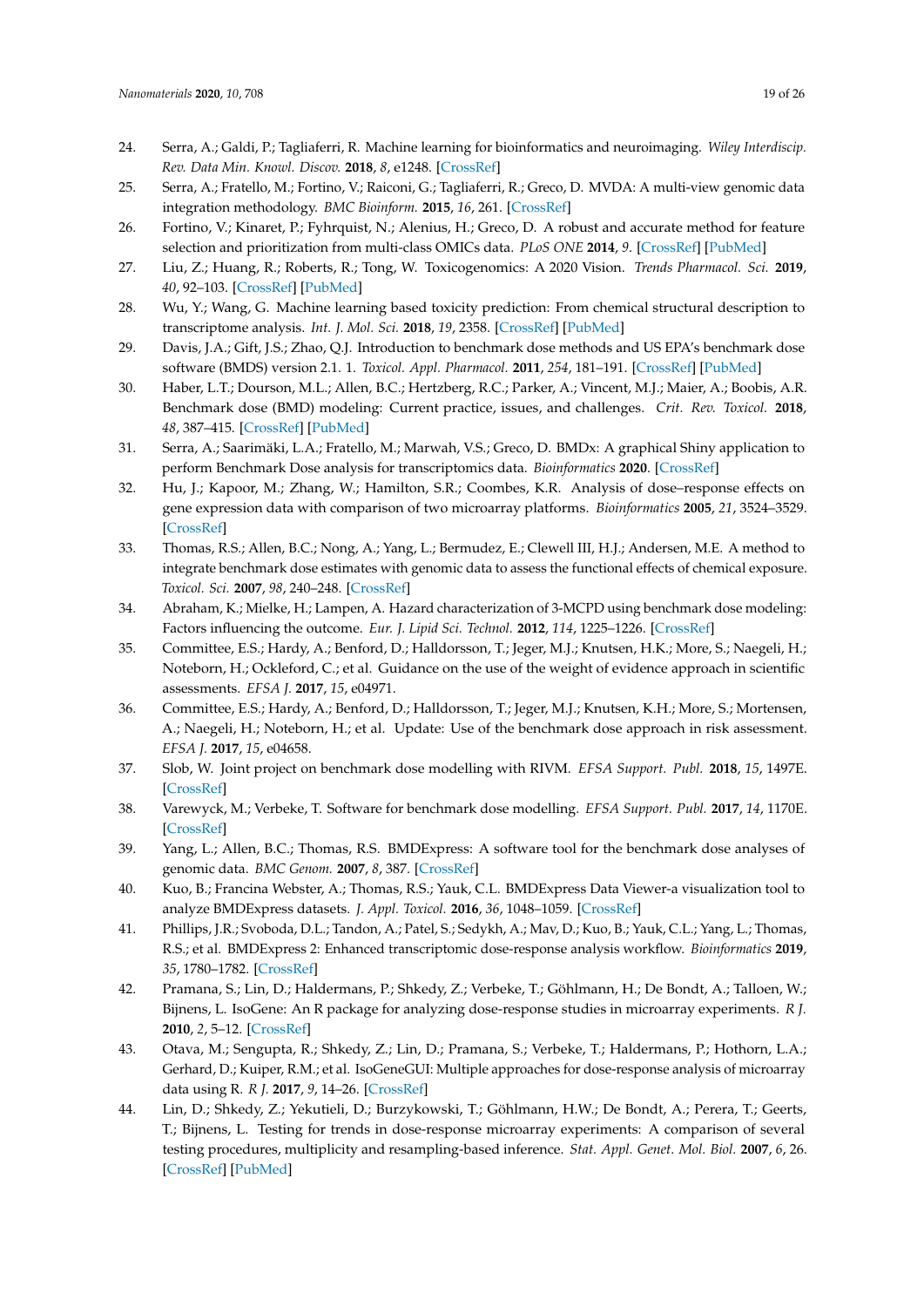- <span id="page-19-0"></span>45. Sutherland, J.; Webster, Y.; Willy, J.; Searfoss, G.; Goldstein, K.; Irizarry, A.; Hall, D.; Stevens, J. Toxicogenomic module associations with pathogenesis: A network-based approach to understanding drug toxicity. *Pharmacogenomics J.* **2018**, *18*, 377–390. [\[CrossRef\]](http://dx.doi.org/10.1038/tpj.2017.17) [\[PubMed\]](http://www.ncbi.nlm.nih.gov/pubmed/28440344)
- <span id="page-19-1"></span>46. Stuart, J.M.; Segal, E.; Koller, D.; Kim, S.K. A gene-coexpression network for global discovery of conserved genetic modules. *Science* **2003**, *302*, 249–255. [\[CrossRef\]](http://dx.doi.org/10.1126/science.1087447) [\[PubMed\]](http://www.ncbi.nlm.nih.gov/pubmed/12934013)
- <span id="page-19-2"></span>47. Emamjomeh, A.; Robat, E.S.; Zahiri, J.; Solouki, M.; Khosravi, P. Gene co-expression network reconstruction: A review on computational methods for inferring functional information from plant-based expression data. *Plant Biotechnol. Rep.* **2017**, *11*, 71–86. [\[CrossRef\]](http://dx.doi.org/10.1007/s11816-017-0433-z)
- <span id="page-19-3"></span>48. Chen, J.; Aronow, B.J.; Jegga, A.G. Disease candidate gene identification and prioritization using protein interaction networks. *BMC Bioinform.* **2009**, *10*, 73.
- <span id="page-19-4"></span>49. van Dam, S.; Vosa, U.; van der Graaf, A.; Franke, L.; de Magalhaes, J.P. Gene co-expression analysis for functional classification and gene–disease predictions. *Briefings Bioinform.* **2018**, *19*, 575–592. [\[CrossRef\]](http://dx.doi.org/10.1093/bib/bbw139)
- <span id="page-19-5"></span>50. Marwah, V.S.; Kinaret, P.A.S.; Serra, A.; Scala, G.; Lauerma, A.; Fortino, V.; Greco, D. Inform: Inference of network response modules. *Bioinformatics* **2018**, *34*, 2136–2138. [\[CrossRef\]](http://dx.doi.org/10.1093/bioinformatics/bty063)
- <span id="page-19-6"></span>51. Serra, A.; Tagliaferri, R. Unsupervised Learning: Clustering. In *Encyclopedia of Bioinformatics and Computational Biology*; Elsevier: Amsterdam, The Netherlands, 2019; pp. 350–357.
- <span id="page-19-7"></span>52. Wang, Y.R.; Huang, H. Review on statistical methods for gene network reconstruction using expression data. *J. Theor. Biol.* **2014**, *362*, 53–61. [\[CrossRef\]](http://dx.doi.org/10.1016/j.jtbi.2014.03.040)
- 53. Grzegorczyk, M.; Aderhold, A.; Husmeier, D. Overview and evaluation of recent methods for statistical inference of gene regulatory networks from time series data. In *Gene Regulatory Networks*; Springer: Berlin, Germany, 2019; pp. 49–94.
- <span id="page-19-8"></span>54. Erola, P.; Bonnet, E.; Michoel, T. Learning differential module networks across multiple experimental conditions. In *Gene Regulatory Networks*; Springer: Berlin, Germany, 2019; pp. 303–321.
- <span id="page-19-9"></span>55. Bansal, M.; Belcastro, V.; Ambesi-Impiombato, A.; Di Bernardo, D. How to infer gene networks from expression profiles. *Mol. Syst. Biol.* **2007**, *3*, 78. [\[CrossRef\]](http://dx.doi.org/10.1038/msb4100120)
- <span id="page-19-10"></span>56. Butte, A.J.; Kohane, I.S. Mutual information relevance networks: Functional genomic clustering using pairwise entropy measurements. In *Biocomputing 2000*; World Scientific: Singapore, 1999, pp. 418–429.
- <span id="page-19-11"></span>57. Margolin, A.A.; Nemenman, I.; Basso, K.; Wiggins, C.; Stolovitzky, G.; Dalla Favera, R.; Califano, A. ARACNE: An algorithm for the reconstruction of gene regulatory networks in a mammalian cellular context. *BMC Bioinform.* **2006**, *7*, S7. [\[CrossRef\]](http://dx.doi.org/10.1186/1471-2105-7-S1-S7)
- <span id="page-19-12"></span>58. Faith, J.J.; Hayete, B.; Thaden, J.T.; Mogno, I.; Wierzbowski, J.; Cottarel, G.; Kasif, S.; Collins, J.J.; Gardner, T.S. Large-scale mapping and validation of Escherichia coli transcriptional regulation from a compendium of expression profiles. *PLoS Biol.* **2007**, *5*. [\[CrossRef\]](http://dx.doi.org/10.1371/journal.pbio.0050008) [\[PubMed\]](http://www.ncbi.nlm.nih.gov/pubmed/17214507)
- <span id="page-19-13"></span>59. Glass, K.; Huttenhower, C.; Quackenbush, J.; Yuan, G.C. Passing messages between biological networks to refine predicted interactions. *PLoS ONE* **2013**, *8*, e64832. [\[CrossRef\]](http://dx.doi.org/10.1371/journal.pone.0064832) [\[PubMed\]](http://www.ncbi.nlm.nih.gov/pubmed/23741402)
- <span id="page-19-14"></span>60. Zhang, B.; Horvath, S. A general framework for weighted gene co-expression network analysis. *Stat. Appl. Genet. Mol. Biol.* **2005**, *4*, 17. [\[CrossRef\]](http://dx.doi.org/10.2202/1544-6115.1128) [\[PubMed\]](http://www.ncbi.nlm.nih.gov/pubmed/16646834)
- <span id="page-19-15"></span>61. Meyer, P.E.; Kontos, K.; Lafitte, F.; Bontempi, G. Information-Theoretic Inference of Large Transcriptional Regulatory Networks. *EURASIP J. Bioinform. Syst. Biol.* **2007**. [\[CrossRef\]](http://dx.doi.org/10.1155/2007/79879)
- <span id="page-19-16"></span>62. Opgen-Rhein, R.; Strimmer, K. From correlation to causation networks: A simple approximate learning algorithm and its application to high-dimensional plant gene expression data. *BMC Syst. Biol.* **2007**, *1*, 37. [\[CrossRef\]](http://dx.doi.org/10.1186/1752-0509-1-37)
- 63. Serra, A.; Coretto, P.; Fratello, M.; Tagliaferri, R. Robust and sparse correlation matrix estimation for the analysis of high-dimensional genomics data. *Bioinformatics* **2018**, *34*, 625–634. [\[CrossRef\]](http://dx.doi.org/10.1093/bioinformatics/btx642)
- 64. Freytag, S.; Gagnon-Bartsch, J.; Speed, T.P.; Bahlo, M. Systematic noise degrades gene co-expression signals but can be corrected. *BMC Bioinform.* **2015**, *16*, 309. [\[CrossRef\]](http://dx.doi.org/10.1186/s12859-015-0745-3)
- <span id="page-19-17"></span>65. Parsana, P.; Ruberman, C.; Jaffe, A.E.; Schatz, M.C.; Battle, A.; Leek, J.T. Addressing confounding artifacts in reconstruction of gene co-expression networks. *Genome Biol.* **2019**, *20*, 1–6. [\[CrossRef\]](http://dx.doi.org/10.1186/s13059-019-1700-9)
- <span id="page-19-18"></span>66. Tsamardinos, I.; Aliferis, C.F.; Statnikov, A.R.; Statnikov, E. Algorithms for large scale Markov blanket discovery. In Proceedings of the FLAIRS Conference, St. Augustine, FL, USA, 12–14 May 2003; Volume 2, pp. 376–380.
- <span id="page-19-19"></span>67. Liu, F.; Zhang, S.W.; Guo, W.F.; Wei, Z.G.; Chen, L. Inference of gene regulatory network based on local bayesian networks. *PLoS Comput. Biol.* **2016**, *12*, e1005024. [\[CrossRef\]](http://dx.doi.org/10.1371/journal.pcbi.1005024)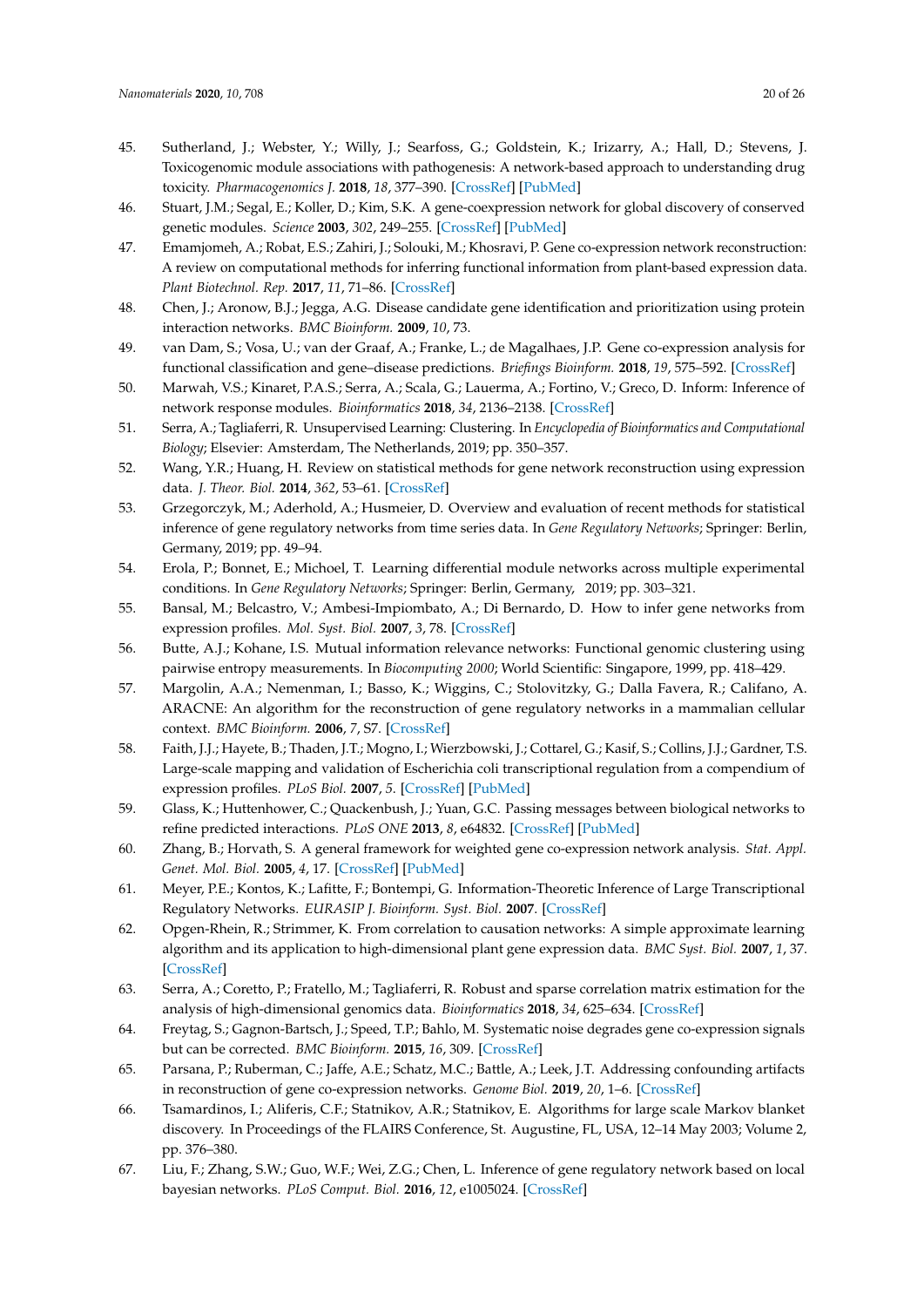- <span id="page-20-0"></span>68. Zhu, H.; Bouhifd, M.; Kleinstreuer, N.; Kroese, E.D.; Liu, Z.; Luechtefeld, T.; Pamies, D.; Shen, J.; Strauss, V.; Wu, S.; et al. t4 report: Supporting read-across using biological data. *Altex* **2016**, *33*, 167. [\[CrossRef\]](http://dx.doi.org/10.14573/altex.1601252)
- <span id="page-20-1"></span>69. Floris, M.; Manganaro, A.; Nicolotti, O.; Medda, R.; Mangiatordi, G.F.; Benfenati, E. A generalizable definition of chemical similarity for read-across. *J. Cheminformatics* **2014**, *6*, 39. [\[CrossRef\]](http://dx.doi.org/10.1186/s13321-014-0039-1) [\[PubMed\]](http://www.ncbi.nlm.nih.gov/pubmed/25383097)
- <span id="page-20-2"></span>70. Patlewicz, G.; Helman, G.; Pradeep, P.; Shah, I. Navigating through the minefield of read-across tools: A review of in silico tools for grouping. *Comput. Toxicol.* **2017**, *3*, 1–18. [\[CrossRef\]](http://dx.doi.org/10.1016/j.comtox.2017.05.003) [\[PubMed\]](http://www.ncbi.nlm.nih.gov/pubmed/30221211)
- <span id="page-20-3"></span>71. Low, Y.; Sedykh, A.; Fourches, D.; Golbraikh, A.; Whelan, M.; Rusyn, I.; Tropsha, A. Integrative chemical–biological read-across approach for chemical hazard classification. *Chem. Res. Toxicol.* **2013**, *26*, 1199–1208. [\[CrossRef\]](http://dx.doi.org/10.1021/tx400110f) [\[PubMed\]](http://www.ncbi.nlm.nih.gov/pubmed/23848138)
- <span id="page-20-4"></span>72. Ganter, B.; Snyder, R.D.; Halbert, D.N.; Lee, M.D. Toxicogenomics in drug discovery and development: Mechanistic analysis of compound/class-dependent effects using the DrugMatrix®database. *Pharmacogenomics* **2006**, *7*, 1025–1044. [\[CrossRef\]](http://dx.doi.org/10.2217/14622416.7.7.1025)
- <span id="page-20-5"></span>73. Lamb, J. The Connectivity Map: A new tool for biomedical research. *Nat. Rev. Cancer* **2007**, *7*, 54–60. [\[CrossRef\]](http://dx.doi.org/10.1038/nrc2044)
- <span id="page-20-6"></span>74. Subramanian, A.; Narayan, R.; Corsello, S.M.; Peck, D.D.; Natoli, T.E.; Lu, X.; Gould, J.; Davis, J.F.; Tubelli, A.A.; Asiedu, J.K.; et al. A next generation connectivity map: L1000 platform and the first 1,000,000 profiles. *Cell* **2017**, *171*, 1437–1452. [\[CrossRef\]](http://dx.doi.org/10.1016/j.cell.2017.10.049)
- <span id="page-20-7"></span>75. Varsou, D.D.; Afantitis, A.; Melagraki, G.; Sarimveis, H. Read-across predictions of nanoparticle hazard endpoints: A mathematical optimization approach. *Nanoscale Adv.* **2019**, *1*, 3485–3498. [\[CrossRef\]](http://dx.doi.org/10.1039/C9NA00242A)
- <span id="page-20-8"></span>76. Nymark, P.; Kohonen, P.; Hongisto, V.; Grafström, R.C. Toxic and genomic influences of inhaled nanomaterials as a basis for predicting adverse outcome. *Ann. Am. Thorac. Soc.* **2018**, *15*, S91–S97. [\[CrossRef\]](http://dx.doi.org/10.1513/AnnalsATS.201706-478MG)
- <span id="page-20-9"></span>77. Nymark, P.; Rieswijk, L.; Ehrhart, F.; Jeliazkova, N.; Tsiliki, G.; Sarimveis, H.; Evelo, C.T.; Hongisto, V.; Kohonen, P.; Willighagen, E.; et al. A data fusion pipeline for generating and enriching adverse outcome pathway descriptions. *Toxicol. Sci.* **2018**, *162*, 264–275. [\[CrossRef\]](http://dx.doi.org/10.1093/toxsci/kfx252)
- <span id="page-20-10"></span>78. Vinken, M. Omics-based input and output in the development and use of adverse outcome pathways. *Curr. Opin. Toxicol.* **2019**. [\[CrossRef\]](http://dx.doi.org/10.1016/j.cotox.2019.02.006)
- <span id="page-20-11"></span>79. Martens, M.; Verbruggen, T.; Nymark, P.; Grafström, R.; Burgoon, L.D.; Aladjov, H.; Torres Andón, F.; Evelo, C.T.; Willighagen, E.L. Introducing WikiPathways as a data-source to support adverse outcome pathways for regulatory risk assessment of chemicals and nanomaterials. *Front. Genet.* **2018**, *9*, 661. [\[CrossRef\]](http://dx.doi.org/10.3389/fgene.2018.00661)
- <span id="page-20-12"></span>80. Varsou, D.D.; Melagraki, G.; Sarimveis, H.; Afantitis, A. MouseTox: An online toxicity assessment tool for small molecules through enalos cloud platform. *Food Chem. Toxicol.* **2017**, *110*, 83–93. [\[CrossRef\]](http://dx.doi.org/10.1016/j.fct.2017.09.058)
- <span id="page-20-21"></span>81. Afantitis, A.; Melagraki, G.; Tsoumanis, A.; Valsami-Jones, E.; Lynch, I. A nanoinformatics decision support tool for the virtual screening of gold nanoparticle cellular association using protein corona fingerprints. *Nanotoxicology* **2018**, *12*, 1148–1165. [\[CrossRef\]](http://dx.doi.org/10.1080/17435390.2018.1504998)
- <span id="page-20-13"></span>82. Vo, A.H.; Van Vleet, T.R.; Gupta, R.R.; Liguori, M.J.; Rao, M.S. An Overview of Machine Learning and Big Data for Drug Toxicity Evaluation. *Chem. Res. Toxicol.* **2019**. [\[CrossRef\]](http://dx.doi.org/10.1021/acs.chemrestox.9b00227)
- <span id="page-20-14"></span>83. Ulrich, R.; Friend, S.H. Toxicogenomics and drug discovery: Will new technologies help us produce better drugs? *Nat. Rev. Drug Discov.* **2002**, *1*, 84–88. [\[CrossRef\]](http://dx.doi.org/10.1038/nrd710)
- <span id="page-20-15"></span>84. Khan, S.R.; Baghdasarian, A.; Fahlman, R.P.; Michail, K.; Siraki, A.G. Current status and future prospects of toxicogenomics in drug discovery. *Drug Discov. Today* **2014**, *19*, 562–578. [\[CrossRef\]](http://dx.doi.org/10.1016/j.drudis.2013.11.001)
- <span id="page-20-16"></span>85. Rueda-Zarate, H.A.; Imaz-Rosshandler, I.; Cardenas-Ovando, R.A.; Castillo-Fernandez, J.E.; Noguez-Monroy, J.; Rangel-Escareno, C. A computational toxicogenomics approach identifies a list of highly hepatotoxic compounds from a large microarray database. *PLoS ONE* **2017**, *12*, e0176284. [\[CrossRef\]](http://dx.doi.org/10.1371/journal.pone.0176284)
- <span id="page-20-17"></span>86. Su, R.; Wu, H.; Liu, X.; Wei, L. Predicting drug-induced hepatotoxicity based on biological feature maps and diverse classification strategies. *Briefings Bioinformat.* **2019**. [\[CrossRef\]](http://dx.doi.org/10.1093/bib/bbz165)
- <span id="page-20-18"></span>87. Clarke, R.; Ressom, H.W.; Wang, A.; Xuan, J.; Liu, M.C.; Gehan, E.A.; Wang, Y. The properties of high-dimensional data spaces: Implications for exploring gene and protein expression data. *Nat. Rev. Cancer* **2008**, *8*, 37–49. [\[CrossRef\]](http://dx.doi.org/10.1038/nrc2294)
- <span id="page-20-19"></span>88. Jolliffe, I.T.; Cadima, J. Principal component analysis: A review and recent developments. *Philos. Trans. R. Soc. A Math. Phys. Eng. Sci.* **2016**, *374*, 20150202. [\[CrossRef\]](http://dx.doi.org/10.1098/rsta.2015.0202)
- <span id="page-20-20"></span>89. Mach, N.; Berri, M.; Esquerre, D.; Chevaleyre, C.; Lemonnier, G.; Billon, Y.; Lepage, P.; Oswald, I.P.; Dore, J.; Rogel-Gaillard, C.; et al. Extensive expression differences along porcine small intestine evidenced by transcriptome sequencing. *PLoS ONE* **2014**, *9*. [\[CrossRef\]](http://dx.doi.org/10.1371/journal.pone.0088515)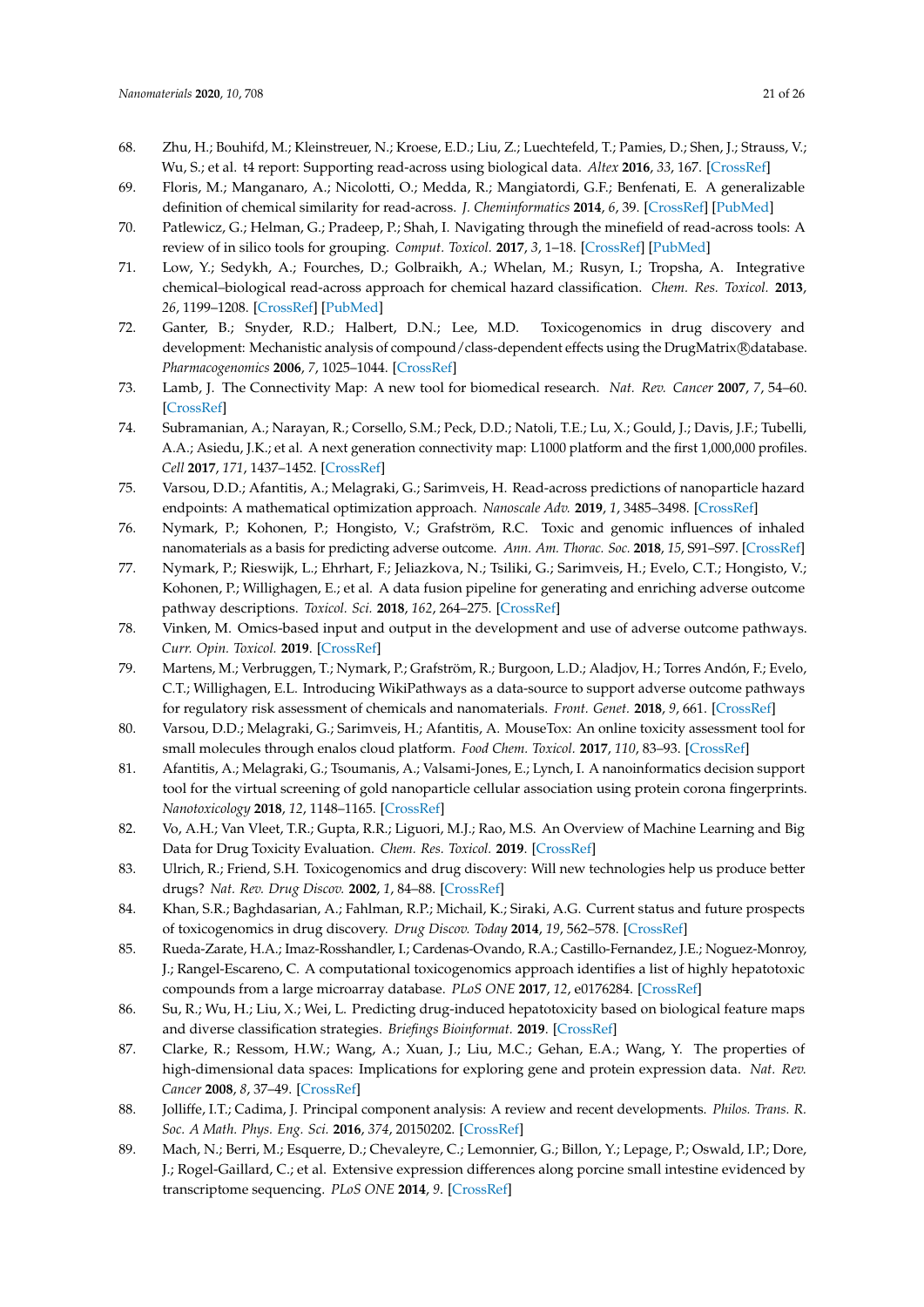- <span id="page-21-0"></span>90. Maaten, L.v.d.; Hinton, G. Visualizing data using t-SNE. *J. Mach. Learn. Res.* **2008**, *9*, 2579–2605.
- <span id="page-21-1"></span>91. Becht, E.; McInnes, L.; Healy, J.; Dutertre, C.A.; Kwok, I.W.; Ng, L.G.; Ginhoux, F.; Newell, E.W. Dimensionality reduction for visualizing single-cell data using UMAP. *Nat. Biotechnol.* **2019**, *37*, 38. [\[CrossRef\]](http://dx.doi.org/10.1038/nbt.4314)
- <span id="page-21-2"></span>92. Khan, S.A.; Aittokallio, T.; Scherer, A.; Grafström, R.; Kohonen, P. Matrix and Tensor Factorization Methods for Toxicogenomic Modeling and Prediction. In *Advances in Computational Toxicology*; Springer: Berlin, Germany, 2019; pp. 57–74.
- <span id="page-21-3"></span>93. Wang, L.; Xi, Y.; Sung, S.; Qiao, H. RNA-seq assistant: Machine learning based methods to identify more transcriptional regulated genes. *BMC Genom.* **2018**, *19*, 546. [\[CrossRef\]](http://dx.doi.org/10.1186/s12864-018-4932-2)
- <span id="page-21-4"></span>94. Kursa, M.B.; Rudnicki, W.R. Feature selection with the Boruta package. *J. Stat. Softw.* **2010**, *36*, 1–13. [\[CrossRef\]](http://dx.doi.org/10.18637/jss.v036.i11)
- <span id="page-21-5"></span>95. Fratello, M.; Tagliaferri, R. Decision trees and random forests. In *Encyclopedia of Bioinformatics and Computational Biology: ABC of Bioinformatics*; Elsevier: Amsterdam, The Netherlands, 2018; p. 374.
- <span id="page-21-6"></span>96. Breiman, L. Random forests. *Mach. Learn.* **2001**, *45*, 5–32. [\[CrossRef\]](http://dx.doi.org/10.1023/A:1010933404324)
- <span id="page-21-7"></span>97. Díaz-Uriarte, R.; De Andres, S.A. Gene selection and classification of microarray data using random forest. *BMC Bioinform.* **2006**, *7*, 3. [\[CrossRef\]](http://dx.doi.org/10.1186/1471-2105-7-3)
- <span id="page-21-8"></span>98. Trevino, V.; Falciani, F. GALGO: An R package for multivariate variable selection using genetic algorithms. *Bioinformatics* **2006**, *22*, 1154–1156. [\[CrossRef\]](http://dx.doi.org/10.1093/bioinformatics/btl074)
- <span id="page-21-9"></span>99. Singh, A.; Shannon, C.P.; Gautier, B.; Rohart, F.; Vacher, M.; Tebbutt, S.J.; Lê Cao, K.A. DIABLO: An integrative approach for identifying key molecular drivers from multi-omics assays. *Bioinformatics* **2019**, *35*, 3055–3062. [\[CrossRef\]](http://dx.doi.org/10.1093/bioinformatics/bty1054)
- <span id="page-21-10"></span>100. Fortino, V.; Scala, G.G.D. Feature Set Optimization in Biomarker Discovery from Genome Scale Data. *Bioinformatics* **2020**, *2*, 8. [\[CrossRef\]](http://dx.doi.org/10.1093/bioinformatics/btaa144)
- <span id="page-21-11"></span>101. Furxhi, I.; Murphy, F.; Sheehan, B.; Mullins, M.; Mantecca, P. Predicting Nanomaterials toxicity pathways based on genome-wide transcriptomics studies using Bayesian networks. In Proceedings of the 2018 IEEE 18th International Conference on Nanotechnology (IEEE-NANO), Cork, Ireland, 23–26 July 2018; pp. 1–4.
- <span id="page-21-12"></span>102. Furxhi, I.; Murphy, F.; Mullins, M.; Poland, C.A. Machine learning prediction of nanoparticle in vitro toxicity: A comparative study of classifiers and ensemble-classifiers using the Copeland Index. *Toxicol. Lett.* **2019**, *312*, 157–166. [\[CrossRef\]](http://dx.doi.org/10.1016/j.toxlet.2019.05.016)
- <span id="page-21-13"></span>103. Eichner, J.; Kossler, N.; Wrzodek, C.; Kalkuhl, A.; Toft, D.B.; Ostenfeldt, N.; Richard, V.; Zell, A. A toxicogenomic approach for the prediction of murine hepatocarcinogenesis using ensemble feature selection. *PLoS ONE* **2013**, *8*, e73938. [\[CrossRef\]](http://dx.doi.org/10.1371/journal.pone.0073938)
- <span id="page-21-14"></span>104. Su, R.; Wu, H.; Xu, B.; Liu, X.; Wei, L. Developing a multi-dose computational model for drug-induced hepatotoxicity prediction based on toxicogenomics data. *IEEE/ACM Trans. Comput. Biol. Bioinform.* **2018**, *16*, 1231–1239. [\[CrossRef\]](http://dx.doi.org/10.1109/TCBB.2018.2858756)
- <span id="page-21-15"></span>105. Lustgarten, J.L.; Gopalakrishnan, V.; Visweswaran, S. Measuring stability of feature selection in biomedical datasets. *AMIA Annu. Symp. Proc.* **2009**, *2009*, 406.
- <span id="page-21-16"></span>106. Kalousis, A.; Prados, J.; Hilario, M. Stability of feature selection algorithms: A study on high-dimensional spaces. *Knowl. Inf. Syst.* **2007**, *12*, 95–116. [\[CrossRef\]](http://dx.doi.org/10.1007/s10115-006-0040-8)
- <span id="page-21-17"></span>107. Nogueira, S.; Sechidis, K.; Brown, G. On the stability of feature selection algorithms. *J. Mach. Learn. Res.* **2017**, *18*, 6345–6398.
- <span id="page-21-18"></span>108. OECD, O. *Guidance Document on the Validation of (Quantitative) Structure-Activity Relationship [(Q) SAR] Models*; Organisation for Economic Co-operation and Development: Paris, France, 2007.
- <span id="page-21-19"></span>109. Fourches, D.; Pu, D.; Tassa, C.; Weissleder, R.; Shaw, S.Y.; Mumper, R.J.; Tropsha, A. Quantitative nanostructure- activity relationship modeling. *ACS Nano* **2010**, *4*, 5703–5712. [\[CrossRef\]](http://dx.doi.org/10.1021/nn1013484)
- <span id="page-21-20"></span>110. Gramatica, P. Principles of QSAR models validation: Internal and external. *QSAR Comb. Sci.* **2007**, *26*, 694–701. [\[CrossRef\]](http://dx.doi.org/10.1002/qsar.200610151)
- <span id="page-21-21"></span>111. Roy, K.; Kar, S.; Ambure, P. On a simple approach for determining applicability domain of QSAR models. *Chemom. Intell. Lab. Syst.* **2015**, *145*, 22–29. [\[CrossRef\]](http://dx.doi.org/10.1016/j.chemolab.2015.04.013)
- <span id="page-21-22"></span>112. Sheridan, R.P.; Feuston, B.P.; Maiorov, V.N.; Kearsley, S.K. Similarity to molecules in the training set is a good discriminator for prediction accuracy in QSAR. *J. Chem. Inf. Comput. Sci.* **2004**, *44*, 1912–1928. [\[CrossRef\]](http://dx.doi.org/10.1021/ci049782w)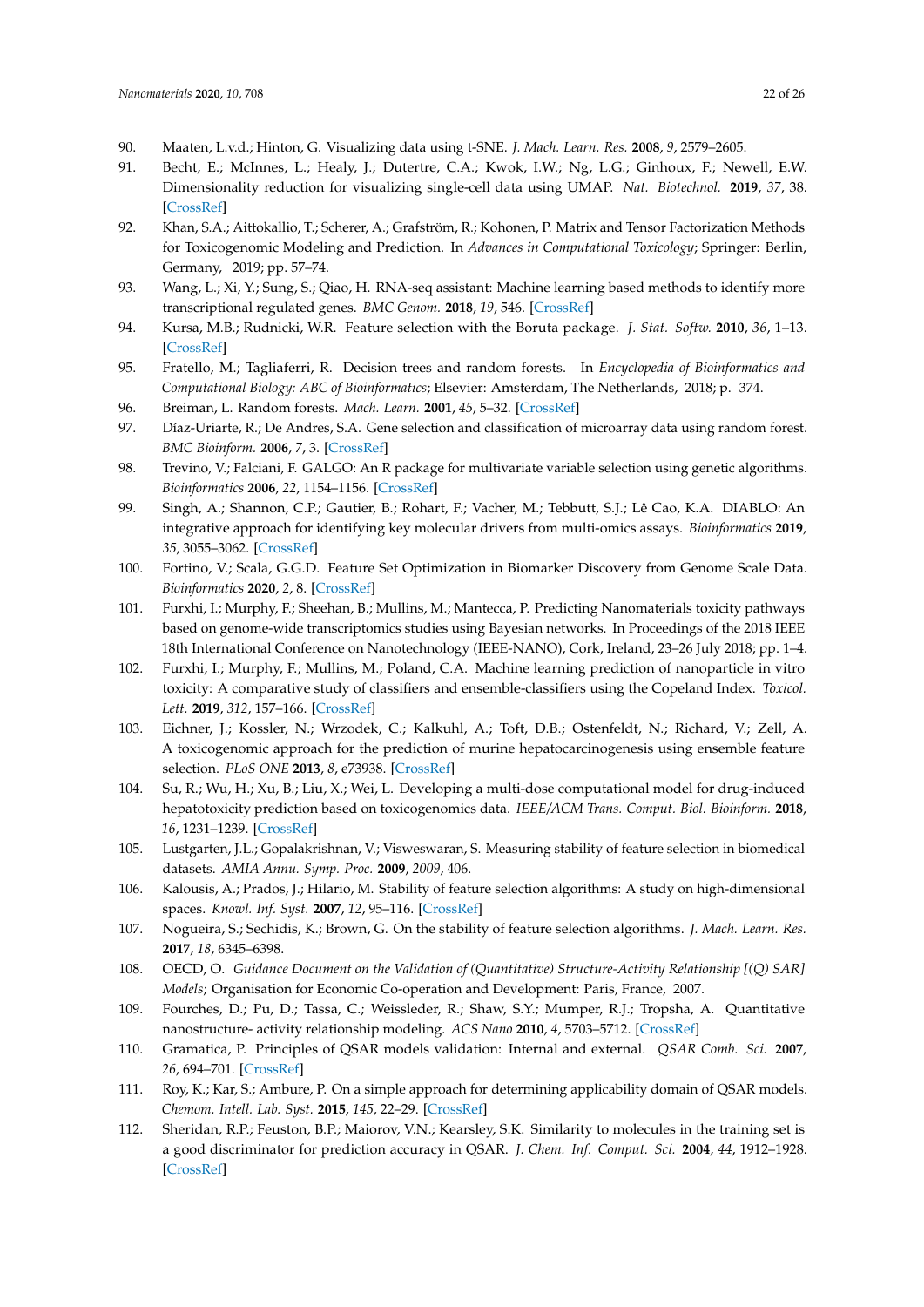- <span id="page-22-0"></span>113. Singh, K.P.; Gupta, S. Nano-QSAR modeling for predicting biological activity of diverse nanomaterials. *RSC Adv.* **2014**, *4*, 13215–13230. [\[CrossRef\]](http://dx.doi.org/10.1039/C4RA01274G)
- <span id="page-22-1"></span>114. Serra, A.; Önlü, S.; Festa, P.; Fortino, V.; Greco, D. MaNGA: A novel multi-objective multi-niche genetic algorithm for QSAR modelling. *Bioinformatics* **2019**, *36*, 145–153. [\[CrossRef\]](http://dx.doi.org/10.1093/bioinformatics/btz521) [\[PubMed\]](http://www.ncbi.nlm.nih.gov/pubmed/31233136)
- <span id="page-22-2"></span>115. Jain, A.K. Data clustering: 50 years beyond K-means. *Pattern Recognit. Lett.* **2010**, *31*, 651–666. [\[CrossRef\]](http://dx.doi.org/10.1016/j.patrec.2009.09.011)
- <span id="page-22-3"></span>116. Saxena, A.; Prasad, M.; Gupta, A.; Bharill, N.; Patel, O.P.; Tiwari, A.; Er, M.J.; Ding, W.; Lin, C.T. A review of clustering techniques and developments. *Neurocomputing* **2017**, *267*, 664–681. [\[CrossRef\]](http://dx.doi.org/10.1016/j.neucom.2017.06.053)
- <span id="page-22-4"></span>117. Nyström-Persson, J.; Natsume-Kitatani, Y.; Igarashi, Y.; Satoh, D.; Mizuguchi, K. Interactive Toxicogenomics: Gene set discovery, clustering and analysis in Toxygates. *Sci. Rep.* **2017**, *7*, 1–10. [\[CrossRef\]](http://dx.doi.org/10.1038/s41598-017-01500-1)
- 118. Ben-Dor, A.; Shamir, R.; Yakhini, Z. Clustering gene expression patterns. *J. Comput. Biol.* **1999**, *6*, 281–297. [\[CrossRef\]](http://dx.doi.org/10.1089/106652799318274)
- <span id="page-22-5"></span>119. Andreopoulos, B.; An, A.; Wang, X.; Schroeder, M. A roadmap of clustering algorithms: Finding a match for a biomedical application. *Briefings Bioinform.* **2009**, *10*, 297–314. [\[CrossRef\]](http://dx.doi.org/10.1093/bib/bbn058)
- <span id="page-22-6"></span>120. Arbelaitz, O.; Gurrutxaga, I.; Muguerza, J.; PéRez, J.M.; Perona, I. An extensive comparative study of cluster validity indices. *Pattern Recognit.* **2013**, *46*, 243–256. [\[CrossRef\]](http://dx.doi.org/10.1016/j.patcog.2012.07.021)
- <span id="page-22-7"></span>121. Pfitzner, D.; Leibbrandt, R.; Powers, D. Characterization and evaluation of similarity measures for pairs of clusterings. *Knowl. Inf. Syst.* **2009**, *19*, 361. [\[CrossRef\]](http://dx.doi.org/10.1007/s10115-008-0150-6)
- <span id="page-22-8"></span>122. Gao, C.; Weisman, D.; Gou, N.; Ilyin, V.; Gu, A.Z. Analyzing high dimensional toxicogenomic data using consensus clustering. *Environ. Sci. Technol.* **2012**, *46*, 8413–8421. [\[CrossRef\]](http://dx.doi.org/10.1021/es3000454)
- <span id="page-22-10"></span><span id="page-22-9"></span>123. Aggarwal, C.C. Outlier analysis. *Data Mining*; Springer: Berlin, Germany, 2015; pp. 237–263.
- 124. Campos, G.O.; Zimek, A.; Sander, J.; Campello, R.J.; Micenková, B.; Schubert, E.; Assent, I.; Houle, M.E. On the evaluation of unsupervised outlier detection: Measures, datasets, and an empirical study. *Data Min. Knowl. Discov.* **2016**, *30*, 891–927. [\[CrossRef\]](http://dx.doi.org/10.1007/s10618-015-0444-8)
- <span id="page-22-11"></span>125. Brannon, A.R.; Reddy, A.; Seiler, M.; Arreola, A.; Moore, D.T.; Pruthi, R.S.; Wallen, E.M.; Nielsen, M.E.; Liu, H.; Nathanson, K.L.; et al. Molecular stratification of clear cell renal cell carcinoma by consensus clustering reveals distinct subtypes and survival patterns. *Genes Cancer* **2010**, *1*, 152–163. [\[CrossRef\]](http://dx.doi.org/10.1177/1947601909359929)
- <span id="page-22-12"></span>126. McNicholas, P.D.; Murphy, T.B. Model-based clustering of microarray expression data via latent Gaussian mixture models. *Bioinformatics* **2010**, *26*, 2705–2712. [\[CrossRef\]](http://dx.doi.org/10.1093/bioinformatics/btq498) [\[PubMed\]](http://www.ncbi.nlm.nih.gov/pubmed/20802251)
- <span id="page-22-13"></span>127. Hasan, M.N.; Malek, M.B.; Begum, A.A.; Rahman, M.; Mollah, M.; Haque, N. Assessment of Drugs Toxicity and Associated Biomarker Genes Using Hierarchical Clustering. *Medicina* **2019**, *55*, 451. [\[CrossRef\]](http://dx.doi.org/10.3390/medicina55080451) [\[PubMed\]](http://www.ncbi.nlm.nih.gov/pubmed/31398888)
- <span id="page-22-14"></span>128. Low, Y.; Uehara, T.; Minowa, Y.; Yamada, H.; Ohno, Y.; Urushidani, T.; Sedykh, A.; Muratov, E.; Kuz'min, V.; Fourches, D.; et al. Predicting drug-induced hepatotoxicity using QSAR and toxicogenomics approaches. *Chem. Res. Toxicol.* **2011**, *24*, 1251–1262. [\[CrossRef\]](http://dx.doi.org/10.1021/tx200148a) [\[PubMed\]](http://www.ncbi.nlm.nih.gov/pubmed/21699217)
- 129. Auerbach, S.S.; Shah, R.R.; Mav, D.; Smith, C.S.; Walker, N.J.; Vallant, M.K.; Boorman, G.A.; Irwin, R.D. Predicting the hepatocarcinogenic potential of alkenylbenzene flavoring agents using toxicogenomics and machine learning. *Toxicol. Appl. Pharmacol.* **2010**, *243*, 300–314. [\[CrossRef\]](http://dx.doi.org/10.1016/j.taap.2009.11.021) [\[PubMed\]](http://www.ncbi.nlm.nih.gov/pubmed/20004213)
- <span id="page-22-15"></span>130. Minowa, Y.; Kondo, C.; Uehara, T.; Morikawa, Y.; Okuno, Y.; Nakatsu, N.; Ono, A.; Maruyama, T.; Kato, I.; Yamate, J.; et al. Toxicogenomic multigene biomarker for predicting the future onset of proximal tubular injury in rats. *Toxicology* **2012**, *297*, 47–56. [\[CrossRef\]](http://dx.doi.org/10.1016/j.tox.2012.03.014)
- <span id="page-22-16"></span>131. Galdi, P.; Tagliaferri, R. Data mining: Accuracy and error measures for classification and prediction. *Encyclopedia Bioinformat. Comput. Biol.* **2018**, 431–436. . [\[CrossRef\]](http://dx.doi.org/10.1016/B978-0-12-809633-8.20474-3)
- <span id="page-22-17"></span>132. Hastie, T.; Tibshirani, R.; Friedman, J. *The Elements of Statistical Learning: Data Mining, Inference, and Prediction*; Springer Science & Business Media: Berlin, Germany, 2009.
- <span id="page-22-18"></span>133. Liu, J.; Jolly, R.A.; Smith, A.T.; Searfoss, G.H.; Goldstein, K.M.; Uversky, V.N.; Dunker, K.; Li, S.; Thomas, C.E.; Wei, T. Predictive Power Estimation Algorithm (PPEA)-a new algorithm to reduce overfitting for genomic biomarker discovery. *PLoS ONE* **2011**, *6*. [\[CrossRef\]](http://dx.doi.org/10.1371/journal.pone.0024233)
- <span id="page-22-19"></span>134. Lunardon, N.; Menardi, G.; Torelli, N. ROSE: A Package for Binary Imbalanced Learning. *R J.* **2014**, *6*. [\[CrossRef\]](http://dx.doi.org/10.32614/RJ-2014-008)
- <span id="page-22-20"></span>135. Menardi, G.; Torelli, N. Training and assessing classification rules with imbalanced data. *Data Min. Knowl. Discov.* **2014**, *28*, 92–122. [\[CrossRef\]](http://dx.doi.org/10.1007/s10618-012-0295-5)
- <span id="page-22-21"></span>136. Chawla, N.V.; Bowyer, K.W.; Hall, L.O.; Kegelmeyer, W.P. SMOTE: Synthetic minority over-sampling technique. *J. Artif. Intell. Res.* **2002**, *16*, 321–357. [\[CrossRef\]](http://dx.doi.org/10.1613/jair.953)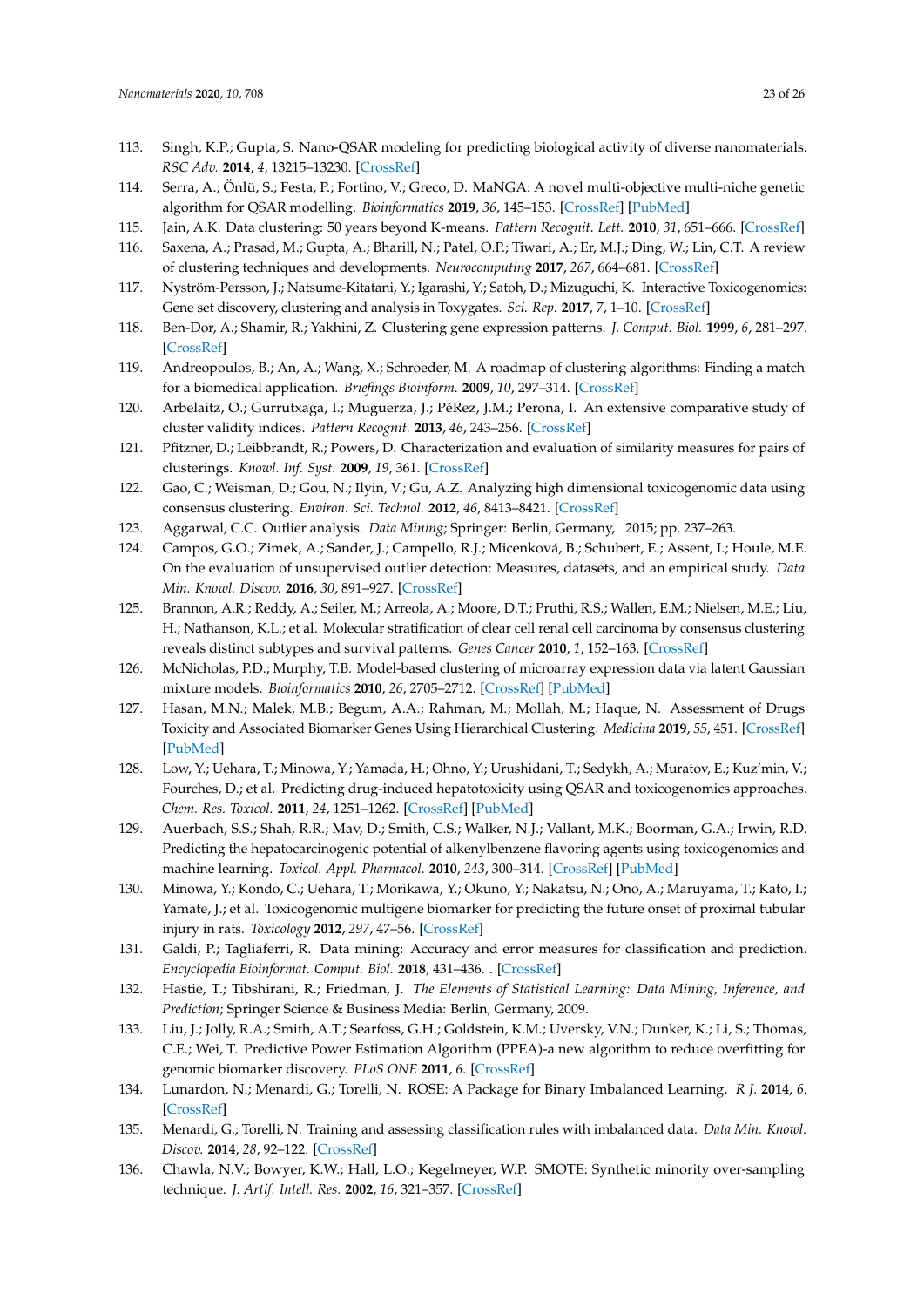- <span id="page-23-0"></span>137. Kovács, G. An empirical comparison and evaluation of minority oversampling techniques on a large number of imbalanced datasets. *Appl. Soft Comput.* **2019**, *83*, 105662. [\[CrossRef\]](http://dx.doi.org/10.1016/j.asoc.2019.105662)
- <span id="page-23-1"></span>138. Matthews, B.W. Comparison of the predicted and observed secondary structure of T4 phage lysozyme. *Biochim. Et Biophys. Acta (BBA)-Protein Struct.* **1975**, *405*, 442–451. [\[CrossRef\]](http://dx.doi.org/10.1016/0005-2795(75)90109-9)
- <span id="page-23-2"></span>139. Chicco, D. Ten quick tips for machine learning in computational biology. *BioData Min.* **2017**, *10*, 35. [\[CrossRef\]](http://dx.doi.org/10.1186/s13040-017-0155-3)
- <span id="page-23-3"></span>140. Schüttler, A.; Altenburger, R.; Ammar, M.; Bader-Blukott, M.; Jakobs, G.; Knapp, J.; Krüger, J.; Reiche, K.; Wu, G.M.; Busch, W. Map and model—moving from observation to prediction in toxicogenomics. *GigaScience* **2019**, *8*, giz057. [\[CrossRef\]](http://dx.doi.org/10.1093/gigascience/giz057)
- <span id="page-23-4"></span>141. Prieto, A.; Prieto, B.; Ortigosa, E.M.; Ros, E.; Pelayo, F.; Ortega, J.; Rojas, I. Neural networks: An overview of early research, current frameworks and new challenges. *Neurocomputing* **2016**, *214*, 242–268. [\[CrossRef\]](http://dx.doi.org/10.1016/j.neucom.2016.06.014)
- <span id="page-23-5"></span>142. Liu, R.; Madore, M.; Glover, K.P.; Feasel, M.G.; Wallqvist, A. Assessing deep and shallow learning methods for quantitative prediction of acute chemical toxicity. *Toxicol. Sci.* **2018**, *164*, 512–526. [\[CrossRef\]](http://dx.doi.org/10.1093/toxsci/kfy111)
- <span id="page-23-6"></span>143. Soufan, O.; Ewald, J.; Viau, C.; Crump, D.; Hecker, M.; Basu, N.; Xia, J. T1000: A reduced gene set prioritized for toxicogenomic studies. *PeerJ* **2019**, *7*, e7975. [\[CrossRef\]](http://dx.doi.org/10.7717/peerj.7975)
- <span id="page-23-7"></span>144. Van Der Maaten, L.; Postma, E.; Van den Herik, J. Dimensionality reduction: A comparative. *J. Mach. Learn. Res.* **2009**, *10*, 13.
- 145. Cunningham, J.P.; Ghahramani, Z. Linear dimensionality reduction: Survey, insights, and generalizations. *J. Mach. Learn. Res.* **2015**, *16*, 2859–2900.
- <span id="page-23-8"></span>146. Vincent, P.; Larochelle, H.; Bengio, Y.; Manzagol, P.A. Extracting and composing robust features with denoising autoencoders. In Proceedings of the 25th International Conference on Machine Learning, Helsinki, Finland, 5–9 July 2008; pp. 1096–1103.
- <span id="page-23-9"></span>147. Berrendero, J.R.; Cuevas, A.; Torrecilla, J.L. The mRMR variable selection method: A comparative study for functional data. *J. Stat. Comput. Simul.* **2016**, *86*, 891–907. [\[CrossRef\]](http://dx.doi.org/10.1080/00949655.2015.1042378)
- <span id="page-23-10"></span>148. Tibshirani, R. Regression shrinkage and selection via the lasso. *J. R. Stat. Soc. Ser. B (Methodol.)* **1996**, *58*, 267–288. [\[CrossRef\]](http://dx.doi.org/10.1111/j.2517-6161.1996.tb02080.x)
- <span id="page-23-11"></span>149. Hoerl, A.E.; Kennard, R.W. Ridge regression: Biased estimation for nonorthogonal problems. *Technometrics* **1970**, *12*, 55–67. [\[CrossRef\]](http://dx.doi.org/10.1080/00401706.1970.10488634)
- <span id="page-23-12"></span>150. Zou, H.; Hastie, T. Regularization and variable selection via the elastic net. *J. R. Stat. Soc. Ser. B (Stat. Methodol.)* **2005**, *67*, 301–320. [\[CrossRef\]](http://dx.doi.org/10.1111/j.1467-9868.2005.00503.x)
- <span id="page-23-13"></span>151. Golbraikh, A.; Tropsha, A. Beware of q2! *J. Mol. Graph. Model.* **2002**, *20*, 269–276. [\[CrossRef\]](http://dx.doi.org/10.1016/S1093-3263(01)00123-1)
- <span id="page-23-14"></span>152. Aliper, A.; Plis, S.; Artemov, A.; Ulloa, A.; Mamoshina, P.; Zhavoronkov, A. Deep learning applications for predicting pharmacological properties of drugs and drug repurposing using transcriptomic data. *Mol. Pharm.* **2016**, *13*, 2524–2530. [\[CrossRef\]](http://dx.doi.org/10.1021/acs.molpharmaceut.6b00248)
- <span id="page-23-15"></span>153. Krizhevsky, A.; Sutskever, I.; Hinton, G.E. Imagenet classification with deep convolutional neural networks. In *Advances in Neural Information Processing Systems*; Springer: Berlin, Germany, 2012; pp. 1097–1105.
- <span id="page-23-16"></span>154. LeCun, Y.; Bengio, Y.; Hinton, G. Deep learning. *Nature* **2015**, *521*, 436–444. [\[CrossRef\]](http://dx.doi.org/10.1038/nature14539)
- <span id="page-23-17"></span>155. Lyu, B.; Haque, A. Deep learning based tumor type classification using gene expression data. In Proceedings of the 2018 ACM International Conference on Bioinformatics, Computational Biology, and Health Informatics, Washington, DC, USA, 29 August–1 September 2018; pp. 89–96.
- <span id="page-23-18"></span>156. Urda, D.; Montes-Torres, J.; Moreno, F.; Franco, L.; Jerez, J.M. Deep learning to analyze RNA-seq gene expression data. In *International Work-Conference on Artificial Neural Networks*; Springer: Berlin, Germany, 2017; pp. 50–59.
- <span id="page-23-19"></span>157. Ma, S.; Zhang, Z. OmicsMapNet: Transforming omics data to take advantage of Deep Convolutional Neural Network for discovery. *arXiv* **2018**, arXiv:1804.05283.
- <span id="page-23-20"></span>158. Yuan, Y.; Bar-Joseph, Z. GCNG: Graph convolutional networks for inferring cell-cell interactions. *bioRxiv* **2019**. [\[CrossRef\]](http://dx.doi.org/10.1101/2019.12.23.887133)
- <span id="page-23-21"></span>159. Wang, H.; Liu, R.; Schyman, P.; Wallqvist, A. Deep Neural Network Models for Predicting Chemically Induced Liver Toxicity Endpoints From Transcriptomic Responses. *Front. Pharmacol.* **2019**, *10*, 42. [\[CrossRef\]](http://dx.doi.org/10.3389/fphar.2019.00042) [\[PubMed\]](http://www.ncbi.nlm.nih.gov/pubmed/30804783)
- <span id="page-23-22"></span>160. Pan, S.J.; Yang, Q. A survey on transfer learning. *IEEE Trans. Knowl. Data Eng.* **2009**, *22*, 1345–1359. [\[CrossRef\]](http://dx.doi.org/10.1109/TKDE.2009.191)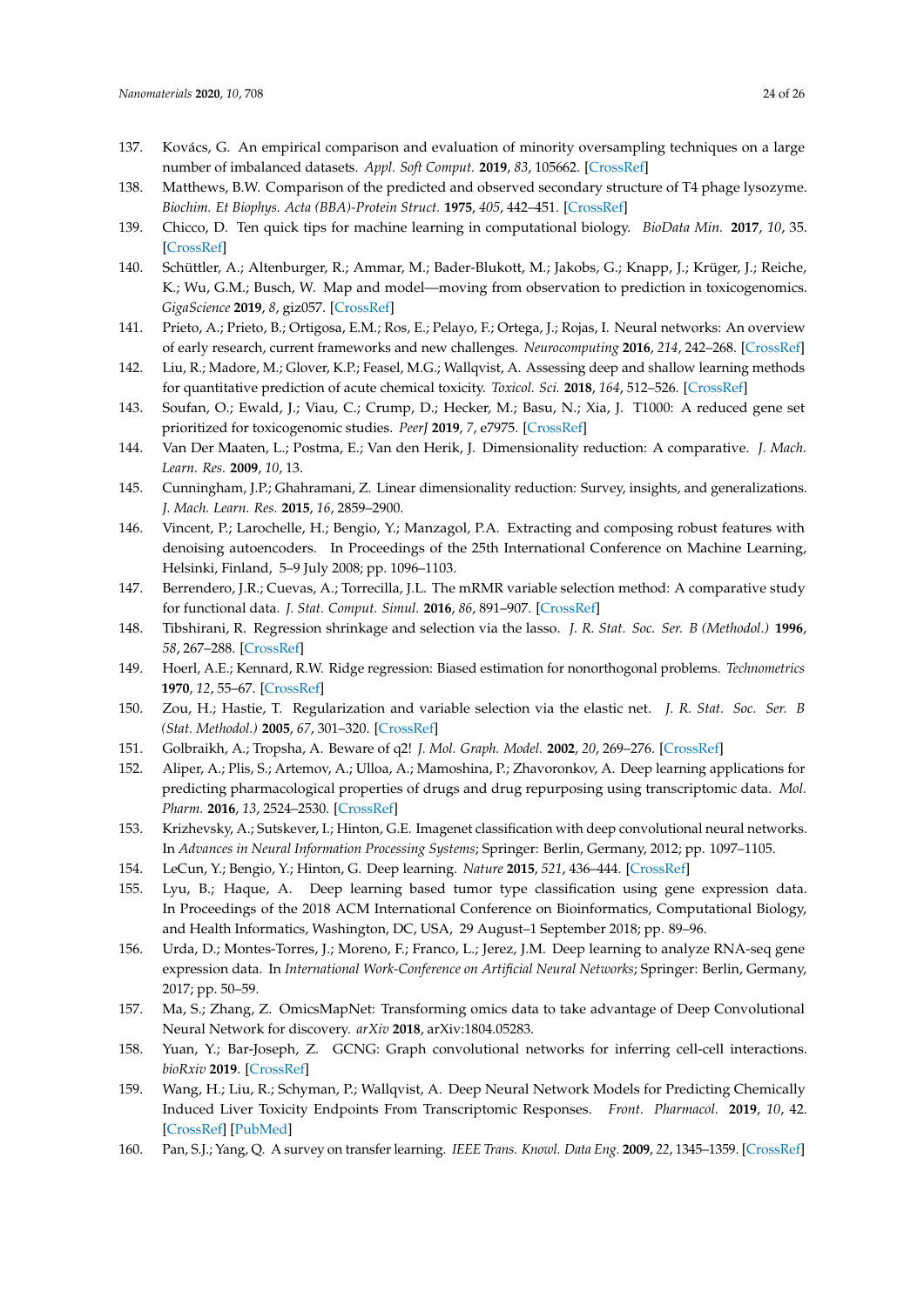- <span id="page-24-0"></span>161. Chen, Y.; Li, Y.; Narayan, R.; Subramanian, A.; Xie, X. Gene expression inference with deep learning. *Bioinformatics* **2016**, *32*, 1832–1839. [\[CrossRef\]](http://dx.doi.org/10.1093/bioinformatics/btw074) [\[PubMed\]](http://www.ncbi.nlm.nih.gov/pubmed/26873929)
- <span id="page-24-1"></span>162. Popova, M.; Isayev, O.; Tropsha, A. Deep reinforcement learning for de novo drug design. *Sci. Adv.* **2018**, *4*, eaap7885. [\[CrossRef\]](http://dx.doi.org/10.1126/sciadv.aap7885)
- <span id="page-24-2"></span>163. Serra, A.; Fratello, M.; Greco, D.; Tagliaferri, R. Data integration in genomics and systems biology. In Proceedings of the 2016 IEEE Congress on Evolutionary Computation (CEC), Vancouver, BC, Canada, 24–29 July 2016; pp. 1272–1279.
- <span id="page-24-3"></span>164. Fratello, M.; Serra, A.; Fortino, V.; Raiconi, G.; Tagliaferri, R.; Greco, D. A multi-view genomic data simulator. *BMC Bioinform.* **2015**, *16*, 151. [\[CrossRef\]](http://dx.doi.org/10.1186/s12859-015-0577-1)
- <span id="page-24-4"></span>165. Jiang, H.; Deng, Y.; Chen, H.S.; Tao, L.; Sha, Q.; Chen, J.; Tsai, C.J.; Zhang, S. Joint analysis of two microarray gene-expression datasets to select lung adenocarcinoma marker genes. *BMC Bioinform.* **2004**, *5*, 81. [\[CrossRef\]](http://dx.doi.org/10.1186/1471-2105-5-81)
- <span id="page-24-5"></span>166. Wang, J.; Do, K.A.; Wen, S.; Tsavachidis, S.; McDonnell, T.J.; Logothetis, C.J.; Coombes, K.R. Merging microarray data, robust feature selection, and predicting prognosis in prostate cancer. *Cancer Inform.* **2006**, *2*, 117693510600200009. [\[CrossRef\]](http://dx.doi.org/10.1177/117693510600200009)
- <span id="page-24-6"></span>167. Irizarry, R.A.; Bolstad, B.M.; Collin, F.; Cope, L.M.; Hobbs, B.; Speed, T.P. Summaries of Affymetrix GeneChip probe level data. *Nucleic Acids Res.* **2003**, *31*, e15. [\[CrossRef\]](http://dx.doi.org/10.1093/nar/gng015)
- 168. Shabalin, A.A.; Tjelmeland, H.; Fan, C.; Perou, C.M.; Nobel, A.B. Merging two gene-expression studies via cross-platform normalization. *Bioinformatics* **2008**, *24*, 1154–1160. [\[CrossRef\]](http://dx.doi.org/10.1093/bioinformatics/btn083)
- <span id="page-24-7"></span>169. Qiao, X.; Zhang, H.H.; Liu, Y.; Todd, M.J.; Marron, J.S. Weighted distance weighted discrimination and its asymptotic properties. *J. Am. Stat. Assoc.* **2010**, *105*, 401–414. [\[CrossRef\]](http://dx.doi.org/10.1198/jasa.2010.tm08487)
- <span id="page-24-8"></span>170. Hong, F.; Breitling, R.; McEntee, C.W.; Wittner, B.S.; Nemhauser, J.L.; Chory, J. RankProd: A bioconductor package for detecting differentially expressed genes in meta-analysis. *Bioinformatics* **2006**, *22*, 2825–2827. [\[CrossRef\]](http://dx.doi.org/10.1093/bioinformatics/btl476) [\[PubMed\]](http://www.ncbi.nlm.nih.gov/pubmed/16982708)
- <span id="page-24-9"></span>171. DeConde, R.P.; Hawley, S.; Falcon, S.; Clegg, N.; Knudsen, B.; Etzioni, R. Combining results of microarray experiments: A rank aggregation approach. *Stat. Appl. Genet. Mol. Biol.* **2006**, *5*, 15. [\[CrossRef\]](http://dx.doi.org/10.2202/1544-6115.1204)
- <span id="page-24-10"></span>172. Bushel, P.R.; Tong, W. Integrative Toxicogenomics: Analytical Strategies to Amalgamate Exposure Effects With Genomic Sciences. *Front. Genet.* **2018**, *9*, 563. [\[CrossRef\]](http://dx.doi.org/10.3389/fgene.2018.00563) [\[PubMed\]](http://www.ncbi.nlm.nih.gov/pubmed/30542369)
- <span id="page-24-11"></span>173. Zhang, G.L.; Song, J.L.; Ji, C.L.; Feng, Y.L.; Yu, J.; Nyachoti, C.M.; Yang, G.S. Zearalenone exposure enhanced the expression of tumorigenesis genes in donkey granulosa cells via the PTEN/PI3K/AKT signaling pathway. *Front. Genet.* **2018**, *9*, 293. [\[CrossRef\]](http://dx.doi.org/10.3389/fgene.2018.00293) [\[PubMed\]](http://www.ncbi.nlm.nih.gov/pubmed/30108608)
- <span id="page-24-12"></span>174. Scala, G.; Marwah, V.; Kinaret, P.; Sund, J.; Fortino, V.; Greco, D. Integration of genome-wide mRNA and miRNA expression, and DNA methylation data of three cell lines exposed to ten carbon nanomaterials. *Data Brief* **2018**, *19*, 1046–1057. [\[CrossRef\]](http://dx.doi.org/10.1016/j.dib.2018.05.107) [\[PubMed\]](http://www.ncbi.nlm.nih.gov/pubmed/30228994)
- <span id="page-24-13"></span>175. Pavlidis, P.; Weston, J.; Cai, J.; Grundy, W.N. Gene functional classification from heterogeneous data. In Proceedings of the Fifth Annual International Conference on Computational Biology, Montreal, QC, Canadal, 22–25 April 2001; pp. 249–255.
- <span id="page-24-14"></span>176. Kim, D.; Li, R.; Dudek, S.M.; Ritchie, M.D. ATHENA: Identifying interactions between different levels of genomic data associated with cancer clinical outcomes using grammatical evolution neural network. *BioData Min.* **2013**, *6*, 23. [\[CrossRef\]](http://dx.doi.org/10.1186/1756-0381-6-23)
- <span id="page-24-15"></span>177. Wang, B.; Mezlini, A.M.; Demir, F.; Fiume, M.; Tu, Z.; Brudno, M.; Haibe-Kains, B.; Goldenberg, A. Similarity network fusion for aggregating data types on a genomic scale. *Nat. Methods* **2014**, *11*, 333. [\[CrossRef\]](http://dx.doi.org/10.1038/nmeth.2810)
- <span id="page-24-16"></span>178. Yang, Z.; Michailidis, G. A non-negative matrix factorization method for detecting modules in heterogeneous omics multi-modal data. *Bioinformatics* **2016**, *32*, 1–8. [\[CrossRef\]](http://dx.doi.org/10.1093/bioinformatics/btv544)
- <span id="page-24-17"></span>179. Perualila-Tan, N.; Kasim, A.; Talloen, W.; Verbist, B.; Göhlmann, H.W.; Shkedy, Z.; QSTAR Consortium. A joint modeling approach for uncovering associations between gene expression, bioactivity and chemical structure in early drug discovery to guide lead selection and genomic biomarker development. *Stat. Appl. Genet. Mol. Biol.* **2016**, *15*, 291–304. [\[CrossRef\]](http://dx.doi.org/10.1515/sagmb-2014-0086)
- <span id="page-24-18"></span>180. Serra, A.; Önlü, S.; Coretto, P.; Greco, D. An integrated quantitative structure and mechanism of action-activity relationship model of human serum albumin binding. *J. Cheminformatics* **2019**, *11*, 38. [\[CrossRef\]](http://dx.doi.org/10.1186/s13321-019-0359-2)